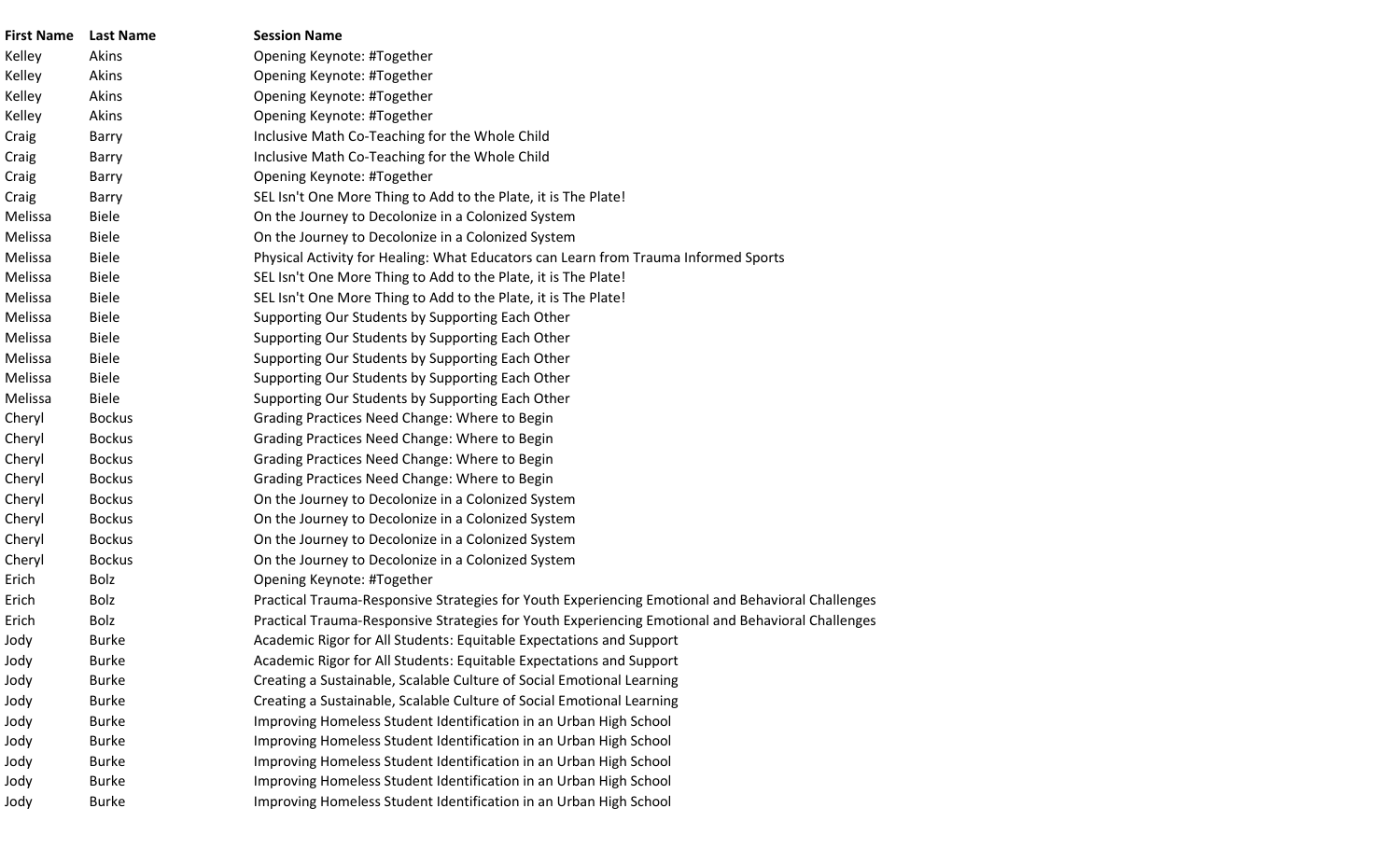| Jody    | <b>Burke</b>  | Improving Homeless Student Identification in an Urban High School                                 |
|---------|---------------|---------------------------------------------------------------------------------------------------|
| Jody    | <b>Burke</b>  | Inclusive Math Co-Teaching for the Whole Child                                                    |
| Jody    | <b>Burke</b>  | Inclusive Math Co-Teaching for the Whole Child                                                    |
| Jody    | <b>Burke</b>  | Opening Keynote: #Together                                                                        |
| Jody    | <b>Burke</b>  | Opening Keynote: #Together                                                                        |
| Avery   | <b>Butler</b> | SEL Isn't One More Thing to Add to the Plate, it is The Plate!                                    |
| Avery   | <b>Butler</b> | SEL Isn't One More Thing to Add to the Plate, it is The Plate!                                    |
| Avery   | <b>Butler</b> | SEL Isn't One More Thing to Add to the Plate, it is The Plate!                                    |
| Avery   | <b>Butler</b> | SEL Isn't One More Thing to Add to the Plate, it is The Plate!                                    |
| Lucy    | Carrillo      | Assessing with Respect Honors the Dignity of All Students                                         |
| Lucy    | Carrillo      | Assessing with Respect Honors the Dignity of All Students                                         |
| Lucy    | Carrillo      | Deeper Engagement Through Arts Integration and STEAM                                              |
| Lucy    | Carrillo      | Deeper Engagement Through Arts Integration and STEAM                                              |
| Lucy    | Carrillo      | Inclusive Math Co-Teaching for the Whole Child                                                    |
| Lucy    | Carrillo      | Inclusive Math Co-Teaching for the Whole Child                                                    |
| Lucy    | Carrillo      | On the Journey to Decolonize in a Colonized System                                                |
| Lucy    | Carrillo      | On the Journey to Decolonize in a Colonized System                                                |
| Lucy    | Carrillo      | Opening Keynote: #Together                                                                        |
| Lucy    | Carrillo      | Opening Keynote: #Together                                                                        |
| Lucy    | Carrillo      | Physical Activity for Healing: What Educators can Learn from Trauma Informed Sports               |
| Nalisha | Carter        | Academic Rigor for All Students: Equitable Expectations and Support                               |
| Nalisha | Carter        | Academic Rigor for All Students: Equitable Expectations and Support                               |
| Nalisha | Carter        | Academic Rigor for All Students: Equitable Expectations and Support                               |
| Nalisha | Carter        | Academic Rigor for All Students: Equitable Expectations and Support                               |
| Nalisha | Carter        | Academic Rigor for All Students: Equitable Expectations and Support                               |
| Nalisha | Carter        | Authentic (Whole Child) Communication                                                             |
| Nalisha | Carter        | Authentic (Whole Child) Communication                                                             |
| Nalisha | Carter        | Authentic (Whole Child) Communication                                                             |
| Nalisha | Carter        | Authentic (Whole Child) Communication                                                             |
| Nalisha | Carter        | Meaningful Supports for Whole Child Success: Project Leadership - Part 1                          |
| Nalisha | Carter        | Opening Keynote: #Together                                                                        |
| Nalisha | Carter        | Opening Keynote: #Together                                                                        |
| Nalisha | Carter        | Opening Keynote: #Together                                                                        |
| Nalisha | Carter        | Opening Keynote: #Together                                                                        |
| Nalisha | Carter        | Opening Keynote: #Together                                                                        |
| Nalisha | Carter        | Practical Trauma-Responsive Strategies for Youth Experiencing Emotional and Behavioral Challenges |
| Nalisha | Carter        | Practical Trauma-Responsive Strategies for Youth Experiencing Emotional and Behavioral Challenges |
| Nalisha | Carter        | Practical Trauma-Responsive Strategies for Youth Experiencing Emotional and Behavioral Challenges |
| Nalisha | Carter        | Practical Trauma-Responsive Strategies for Youth Experiencing Emotional and Behavioral Challenges |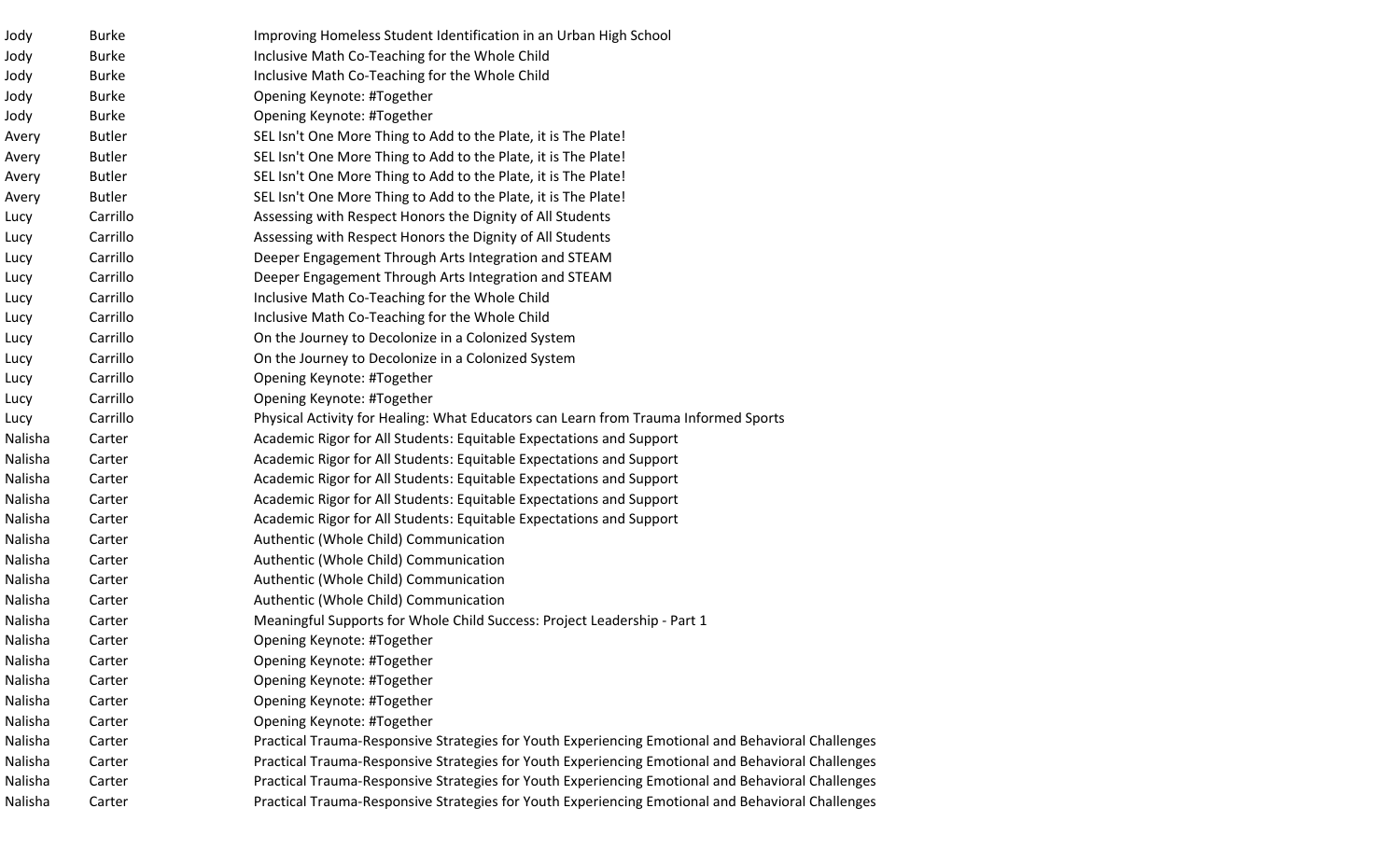| Nalisha        | Carter | SEL Isn't One More Thing to Add to the Plate, it is The Plate!                                    |
|----------------|--------|---------------------------------------------------------------------------------------------------|
| Nalisha        | Carter | SEL Isn't One More Thing to Add to the Plate, it is The Plate!                                    |
| Nalisha        | Carter | SEL Isn't One More Thing to Add to the Plate, it is The Plate!                                    |
| Nalisha        | Carter | SEL Isn't One More Thing to Add to the Plate, it is The Plate!                                    |
| Nalisha        | Carter | SEL Isn't One More Thing to Add to the Plate, it is The Plate!                                    |
| Gemma          | Cass   | Opening Keynote: #Together                                                                        |
| Gemma          | Cass   | Opening Keynote: #Together                                                                        |
| Gemma          | Cass   | SEL Isn't One More Thing to Add to the Plate, it is The Plate!                                    |
| Gemma          | Cass   | SEL Isn't One More Thing to Add to the Plate, it is The Plate!                                    |
| Gemma          | Cass   | SEL Isn't One More Thing to Add to the Plate, it is The Plate!                                    |
| Gemma          | Cass   | SEL Isn't One More Thing to Add to the Plate, it is The Plate!                                    |
| Gemma          | Cass   | Student-Teacher Partnerships: A Catalyst for Joyful Learning                                      |
| Casey          | Church | Opening Keynote: #Together                                                                        |
| Casey          | Church | Opening Keynote: #Together                                                                        |
| Casey          | Church | Opening Keynote: #Together                                                                        |
| Casey          | Church | Opening Keynote: #Together                                                                        |
| Michaela       | Clancy | Creating a Sustainable, Scalable Culture of Social Emotional Learning                             |
| Michaela       | Clancy | Creating a Sustainable, Scalable Culture of Social Emotional Learning                             |
| Michaela       | Clancy | Creating a Sustainable, Scalable Culture of Social Emotional Learning                             |
| Michaela       | Clancy | Creating a Sustainable, Scalable Culture of Social Emotional Learning                             |
| Michaela       | Clancy | Grading Practices Need Change: Where to Begin                                                     |
| Michaela       | Clancy | Grading Practices Need Change: Where to Begin                                                     |
| Michaela       | Clancy | Grading Practices Need Change: Where to Begin                                                     |
| Michaela       | Clancy | Grading Practices Need Change: Where to Begin                                                     |
| Michaela       | Clancy | Grading Practices Need Change: Where to Begin                                                     |
| Michaela       | Clancy | Grading Practices Need Change: Where to Begin                                                     |
| Michaela       | Clancy | Improving Homeless Student Identification in an Urban High School                                 |
| Michaela       | Clancy | Improving Homeless Student Identification in an Urban High School                                 |
| Michaela       | Clancy | Improving Homeless Student Identification in an Urban High School                                 |
| Michaela       | Clancy | Improving Homeless Student Identification in an Urban High School                                 |
| Michaela       | Clancy | Meaningful Supports for Whole Child Success: Project Leadership - Part 1                          |
| Michaela       | Clancy | Meaningful Supports for Whole Child Success: Project Leadership - Part 1                          |
| Michaela       | Clancy | Meaningful Supports for Whole Child Success: Project Leadership - Part 1                          |
| Michaela       | Clancy | Meaningful Supports for Whole Child Success: Project Leadership - Part 1                          |
| Michaela       | Clancy | Meaningful Supports for Whole Child Success: Project Leadership - Part 2                          |
| <b>Brianna</b> | Clark  | Academic Rigor for All Students: Equitable Expectations and Support                               |
| <b>Brianna</b> | Clark  | Opening Keynote: #Together                                                                        |
| <b>Brianna</b> | Clark  | Physical Activity for Healing: What Educators can Learn from Trauma Informed Sports               |
| <b>Brianna</b> | Clark  | Practical Trauma-Responsive Strategies for Youth Experiencing Emotional and Behavioral Challenges |
|                |        |                                                                                                   |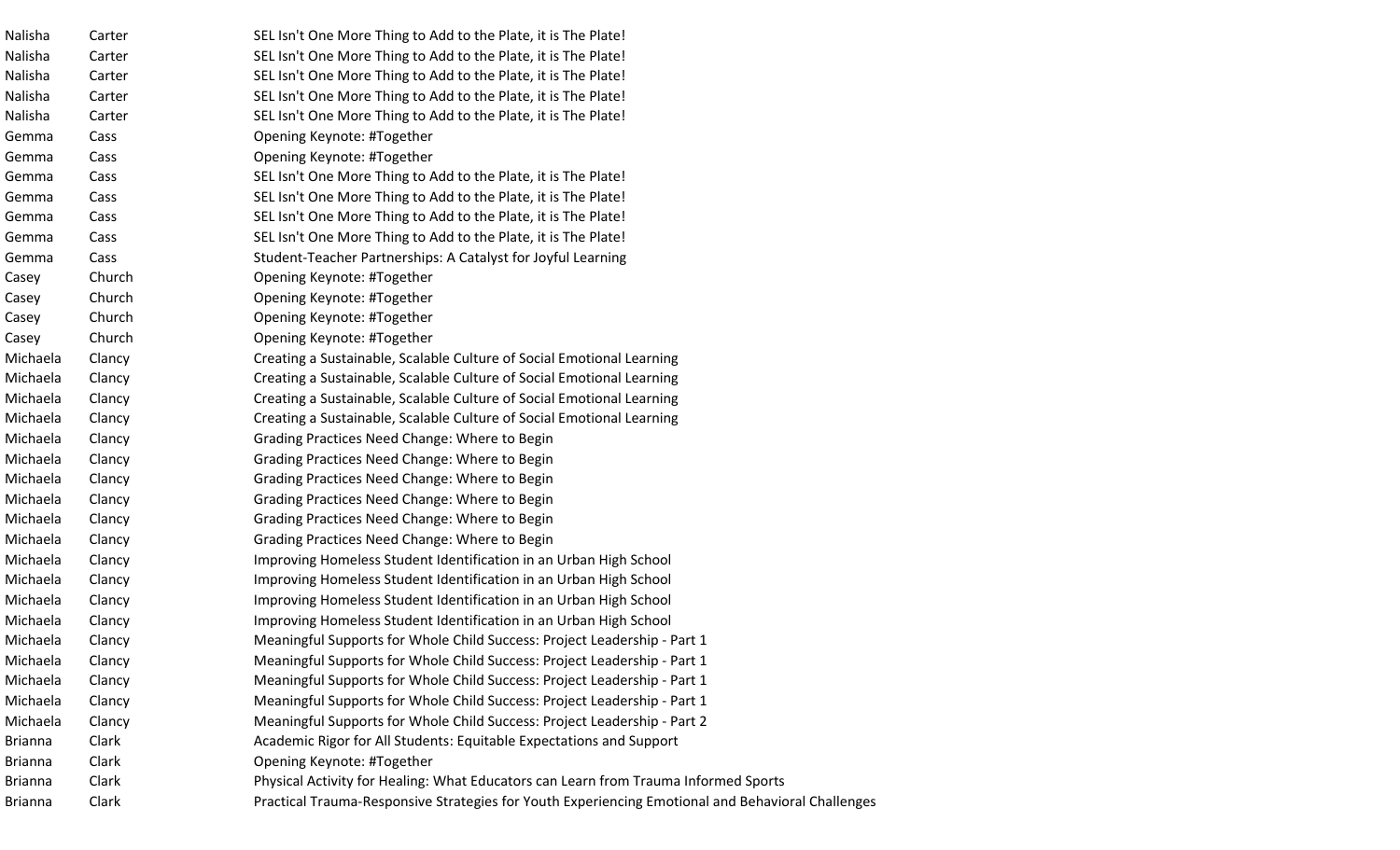| <b>Brianna</b> | Clark     | SEL Isn't One More Thing to Add to the Plate, it is The Plate!                      |
|----------------|-----------|-------------------------------------------------------------------------------------|
| Donald         | Crider    | Academic Rigor for All Students: Equitable Expectations and Support                 |
| Donald         | Crider    | Academic Rigor for All Students: Equitable Expectations and Support                 |
| Donald         | Crider    | <b>Culturally Relevant Family Partnerships</b>                                      |
| Donald         | Crider    | <b>Culturally Relevant Family Partnerships</b>                                      |
| Donald         | Crider    | Opening Keynote: #Together                                                          |
| Donald         | Crider    | Opening Keynote: #Together                                                          |
| Donald         | Crider    | SEL Isn't One More Thing to Add to the Plate, it is The Plate!                      |
| Donald         | Crider    | SEL Isn't One More Thing to Add to the Plate, it is The Plate!                      |
| Jennifer       | Cronquist | Grading Practices Need Change: Where to Begin                                       |
| Jennifer       | Cronquist | Grading Practices Need Change: Where to Begin                                       |
| Andrea         | Edwards   | Deeper Engagement Through Arts Integration and STEAM                                |
| Andrea         | Edwards   | Deeper Engagement Through Arts Integration and STEAM                                |
| Andrea         | Edwards   | Grading Practices Need Change: Where to Begin                                       |
| Andrea         | Edwards   | Grading Practices Need Change: Where to Begin                                       |
| Andrea         | Edwards   | <b>MPIRs Strike Back</b>                                                            |
| Andrea         | Edwards   | <b>MPIRs Strike Back</b>                                                            |
| Andrea         | Edwards   | Opening Keynote: #Together                                                          |
| Andrea         | Edwards   | Opening Keynote: #Together                                                          |
| Andrea         | Edwards   | Physical Activity for Healing: What Educators can Learn from Trauma Informed Sports |
| Andrea         | Edwards   | Physical Activity for Healing: What Educators can Learn from Trauma Informed Sports |
| Erin           | Fiorini   | Academic Rigor for All Students: Equitable Expectations and Support                 |
| Erin           | Fiorini   | Grading Practices Need Change: Where to Begin                                       |
| Erin           | Fiorini   | Inclusive Math Co-Teaching for the Whole Child                                      |
| Erin           | Fiorini   | Meaningful Supports for Whole Child Success: Project Leadership - Part 1            |
| Erin           | Fiorini   | <b>MPIRs Strike Back</b>                                                            |
| Erin           | Fiorini   | On the Journey to Decolonize in a Colonized System                                  |
| Erin           | Fiorini   | Opening Keynote: #Together                                                          |
| Erin           | Fiorini   | SEL Isn't One More Thing to Add to the Plate, it is The Plate!                      |
| Erin           | Fiorini   | Student-Teacher Partnerships: A Catalyst for Joyful Learning                        |
| Vallerie       | Fisher    | <b>Culturally Relevant Family Partnerships</b>                                      |
| Vallerie       | Fisher    | <b>Culturally Relevant Family Partnerships</b>                                      |
| Vallerie       | Fisher    | On the Journey to Decolonize in a Colonized System                                  |
| Vallerie       | Fisher    | On the Journey to Decolonize in a Colonized System                                  |
| Vallerie       | Fisher    | Opening Keynote: #Together                                                          |
| Vallerie       | Fisher    | Opening Keynote: #Together                                                          |
| Vallerie       | Fisher    | SEL Isn't One More Thing to Add to the Plate, it is The Plate!                      |
| Vallerie       | Fisher    | SEL Isn't One More Thing to Add to the Plate, it is The Plate!                      |
| Keith          | Frasier   | Assessing with Respect Honors the Dignity of All Students                           |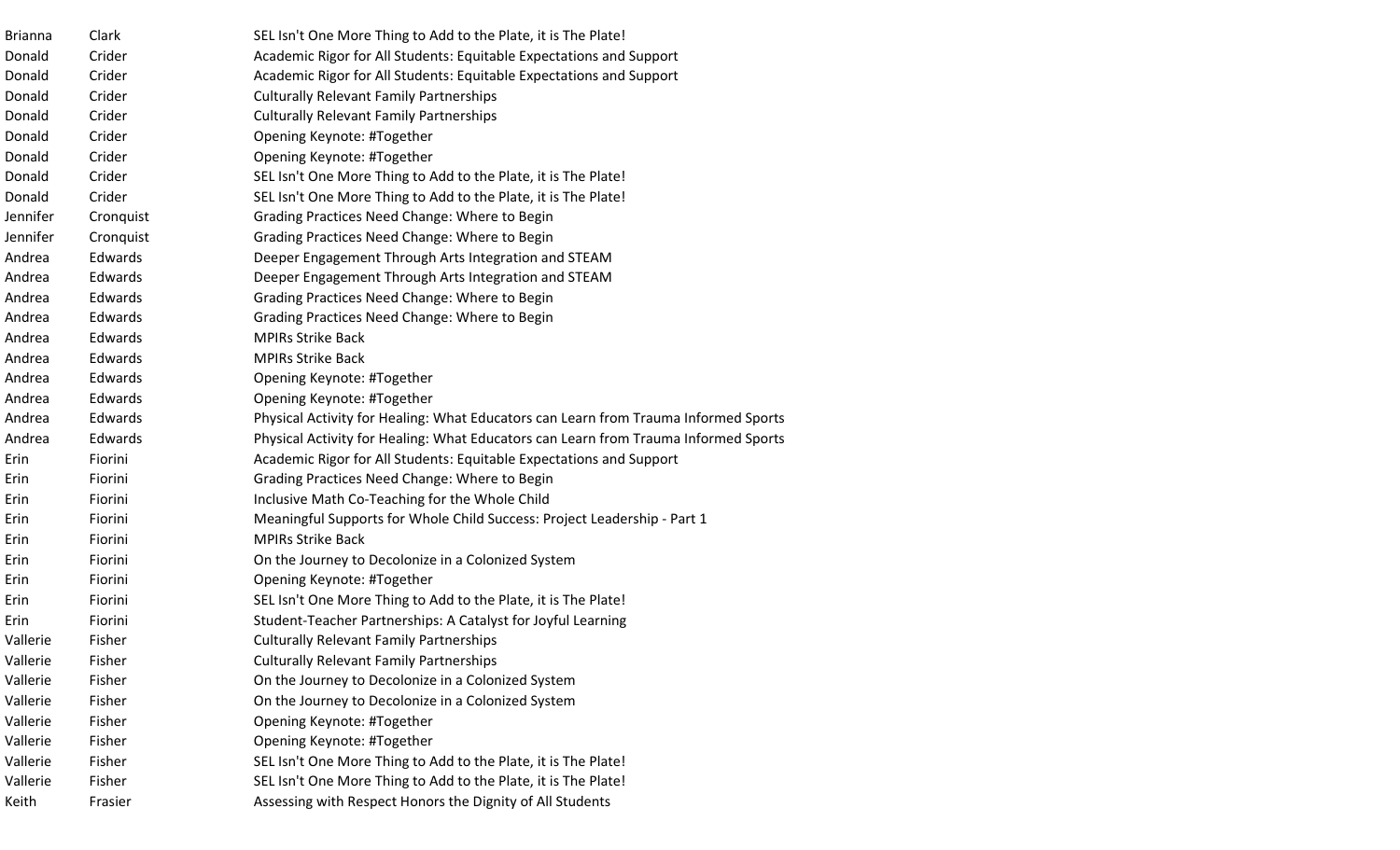| Keith        | Frasier      | Assessing with Respect Honors the Dignity of All Students                                         |
|--------------|--------------|---------------------------------------------------------------------------------------------------|
| Keith        | Frasier      | Inclusive Math Co-Teaching for the Whole Child                                                    |
| Keith        | Frasier      | Inclusive Math Co-Teaching for the Whole Child                                                    |
| Keith        | Frasier      | <b>MPIRs Strike Back</b>                                                                          |
| Keith        | Frasier      | <b>MPIRs Strike Back</b>                                                                          |
| Keith        | Frasier      | Opening Keynote: #Together                                                                        |
| Keith        | Frasier      | Opening Keynote: #Together                                                                        |
| Keith        | Frasier      | Practical Trauma-Responsive Strategies for Youth Experiencing Emotional and Behavioral Challenges |
| Keith        | Frasier      | Practical Trauma-Responsive Strategies for Youth Experiencing Emotional and Behavioral Challenges |
| Abigail      | French       | Grading Practices Need Change: Where to Begin                                                     |
| Leroy        | <b>Fulfs</b> | Practical Trauma-Responsive Strategies for Youth Experiencing Emotional and Behavioral Challenges |
| Karlynne     | Ganzer       | Academic Rigor for All Students: Equitable Expectations and Support                               |
| Karlynne     | Ganzer       | Authentic (Whole Child) Communication                                                             |
| Karlynne     | Ganzer       | Creating a Sustainable, Scalable Culture of Social Emotional Learning                             |
| Karlynne     | Ganzer       | <b>Culturally Relevant Family Partnerships</b>                                                    |
| Karlynne     | Ganzer       | Deeper Engagement Through Arts Integration and STEAM                                              |
| Karlynne     | Ganzer       | Grading Practices Need Change: Where to Begin                                                     |
| Karlynne     | Ganzer       | Inclusive Math Co-Teaching for the Whole Child                                                    |
| Karlynne     | Ganzer       | Meaningful Supports for Whole Child Success: Project Leadership - Part 3                          |
| Karlynne     | Ganzer       | <b>MPIRs Strike Back</b>                                                                          |
| Karlynne     | Ganzer       | On the Journey to Decolonize in a Colonized System                                                |
| Karlynne     | Ganzer       | Opening Keynote: #Together                                                                        |
| Karlynne     | Ganzer       | Practical Trauma-Responsive Strategies for Youth Experiencing Emotional and Behavioral Challenges |
| Karlynne     | Ganzer       | SEL Isn't One More Thing to Add to the Plate, it is The Plate!                                    |
| Karlynne     | Ganzer       | Student-Teacher Partnerships: A Catalyst for Joyful Learning                                      |
| Karlynne     | Ganzer       | Supporting Our Students by Supporting Each Other                                                  |
| <b>Tracy</b> | Garza        | Academic Rigor for All Students: Equitable Expectations and Support                               |
| Hannah       | Gbenro       | Inclusive Math Co-Teaching for the Whole Child                                                    |
| Hannah       | Gbenro       | Inclusive Math Co-Teaching for the Whole Child                                                    |
| Hannah       | Gbenro       | Inclusive Math Co-Teaching for the Whole Child                                                    |
| Hannah       | Gbenro       | Inclusive Math Co-Teaching for the Whole Child                                                    |
| Hannah       | Gbenro       | Opening Keynote: #Together                                                                        |
| Hannah       | Gbenro       | Opening Keynote: #Together                                                                        |
| Hannah       | Gbenro       | Opening Keynote: #Together                                                                        |
| Hannah       | Gbenro       | Opening Keynote: #Together                                                                        |
| Hannah       | Gbenro       | Opening Keynote: #Together                                                                        |
| Hannah       | Gbenro       | Opening Keynote: #Together                                                                        |
| Hannah       | Gbenro       | SEL Isn't One More Thing to Add to the Plate, it is The Plate!                                    |
| Hannah       | Gbenro       | SEL Isn't One More Thing to Add to the Plate, it is The Plate!                                    |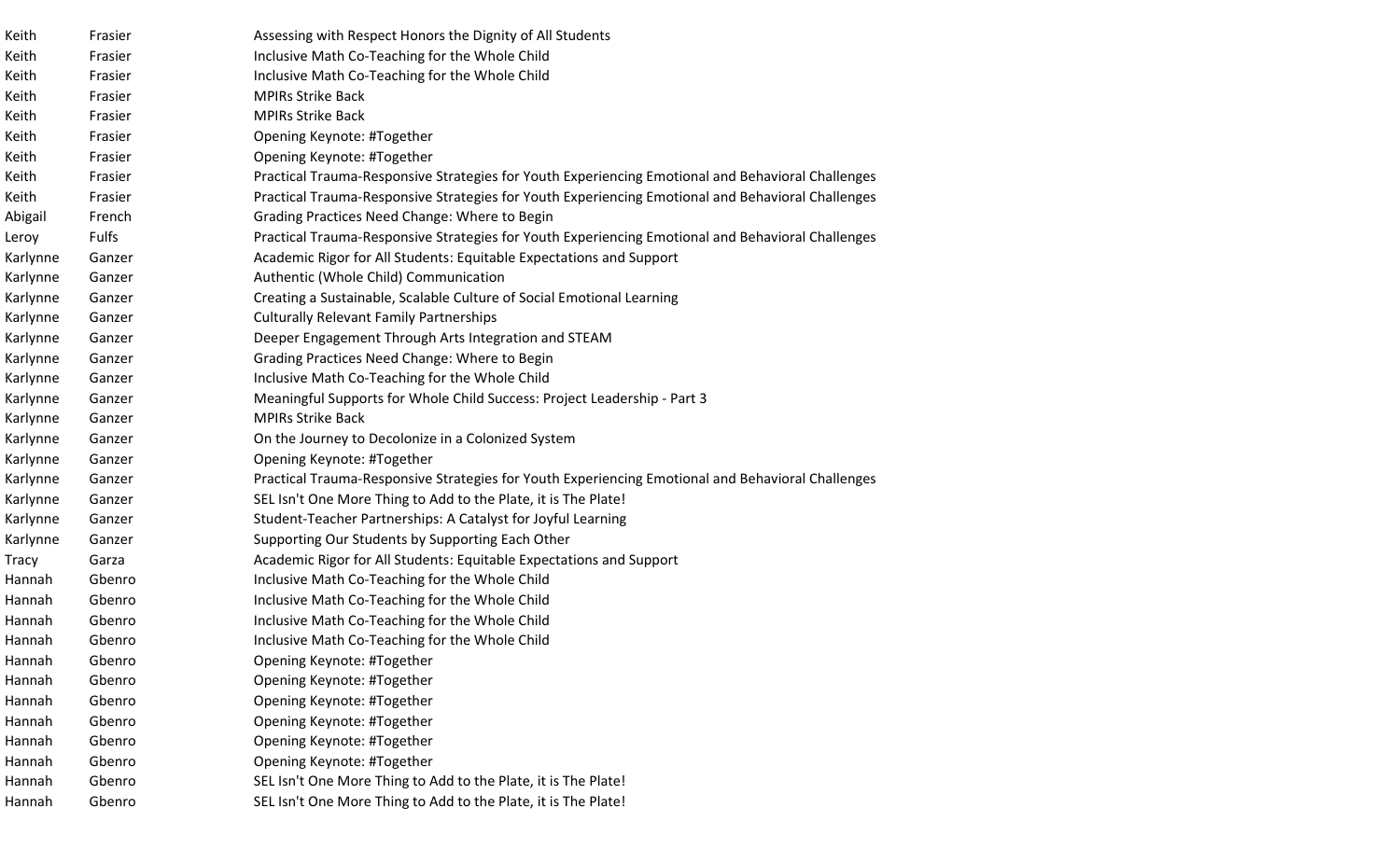| Hannah | Gbenro       | SEL Isn't One More Thing to Add to the Plate, it is The Plate!                                    |
|--------|--------------|---------------------------------------------------------------------------------------------------|
| Hannah | Gbenro       | SEL Isn't One More Thing to Add to the Plate, it is The Plate!                                    |
| Hannah | Gbenro       | SEL Isn't One More Thing to Add to the Plate, it is The Plate!                                    |
| Lisa   | Gibbs        | Grading Practices Need Change: Where to Begin                                                     |
| Lisa   | Gibbs        | Grading Practices Need Change: Where to Begin                                                     |
| Lisa   | Gibbs        | Improving Homeless Student Identification in an Urban High School                                 |
| Lisa   | Gibbs        | Improving Homeless Student Identification in an Urban High School                                 |
| Lisa   | Gibbs        | Improving Homeless Student Identification in an Urban High School                                 |
| Lisa   | Gibbs        | Improving Homeless Student Identification in an Urban High School                                 |
| Lisa   | Gibbs        | Improving Homeless Student Identification in an Urban High School                                 |
| Lisa   | Gibbs        | Meaningful Supports for Whole Child Success: Project Leadership - Part 1                          |
| Lisa   | Gibbs        | Meaningful Supports for Whole Child Success: Project Leadership - Part 1                          |
| Lisa   | Gibbs        | Opening Keynote: #Together                                                                        |
| Lisa   | Gibbs        | Opening Keynote: #Together                                                                        |
| Millie | Gideon       | Academic Rigor for All Students: Equitable Expectations and Support                               |
| Millie | Gideon       | Academic Rigor for All Students: Equitable Expectations and Support                               |
| Millie | Gideon       | Academic Rigor for All Students: Equitable Expectations and Support                               |
| Millie | Gideon       | Academic Rigor for All Students: Equitable Expectations and Support                               |
| Millie | Gideon       | Assessing with Respect Honors the Dignity of All Students                                         |
| Millie | Gideon       | Assessing with Respect Honors the Dignity of All Students                                         |
| Millie | Gideon       | Assessing with Respect Honors the Dignity of All Students                                         |
| Millie | Gideon       | Assessing with Respect Honors the Dignity of All Students                                         |
| Millie | Gideon       | Opening Keynote: #Together                                                                        |
| Millie | Gideon       | Opening Keynote: #Together                                                                        |
| Millie | Gideon       | Opening Keynote: #Together                                                                        |
| Millie | Gideon       | Opening Keynote: #Together                                                                        |
| Millie | Gideon       | Practical Trauma-Responsive Strategies for Youth Experiencing Emotional and Behavioral Challenges |
| Millie | Gideon       | Practical Trauma-Responsive Strategies for Youth Experiencing Emotional and Behavioral Challenges |
| Millie | Gideon       | Practical Trauma-Responsive Strategies for Youth Experiencing Emotional and Behavioral Challenges |
| Millie | Gideon       | Practical Trauma-Responsive Strategies for Youth Experiencing Emotional and Behavioral Challenges |
| Millie | Gideon       | SEL Isn't One More Thing to Add to the Plate, it is The Plate!                                    |
| Millie | Gideon       | SEL Isn't One More Thing to Add to the Plate, it is The Plate!                                    |
| Millie | Gideon       | SEL Isn't One More Thing to Add to the Plate, it is The Plate!                                    |
| Millie | Gideon       | SEL Isn't One More Thing to Add to the Plate, it is The Plate!                                    |
| Emily  | Hamilton     | Opening Keynote: #Together                                                                        |
| Sydney | Helphenstine | Academic Rigor for All Students: Equitable Expectations and Support                               |
| Sydney | Helphenstine | Grading Practices Need Change: Where to Begin                                                     |
| Sydney | Helphenstine | Inclusive Math Co-Teaching for the Whole Child                                                    |
| Sydney | Helphenstine | Opening Keynote: #Together                                                                        |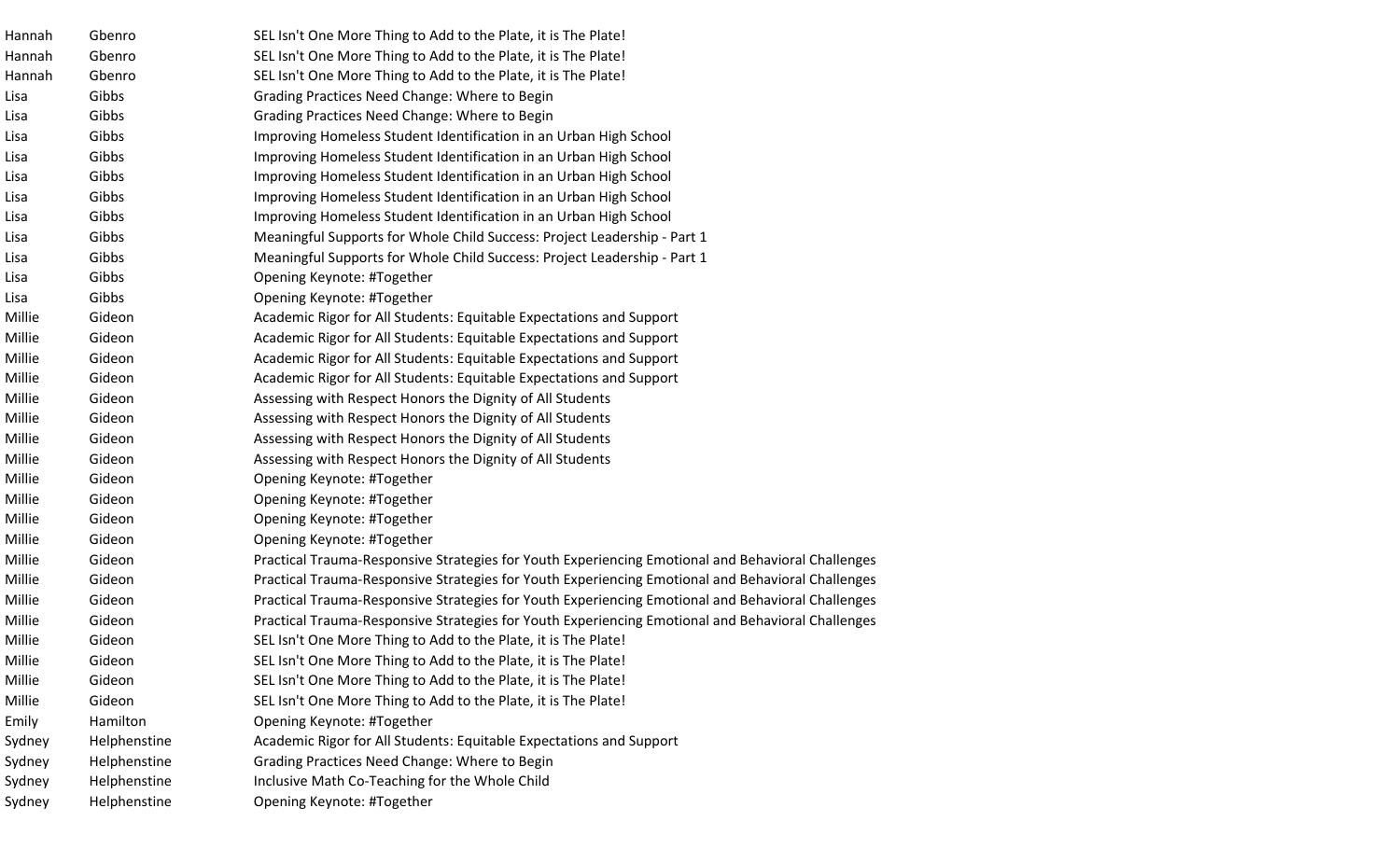| Sydney  | Helphenstine            | SEL Isn't One More Thing to Add to the Plate, it is The Plate!                                    |
|---------|-------------------------|---------------------------------------------------------------------------------------------------|
| Pastora | <b>Hernandez Barbee</b> | Creating a Sustainable, Scalable Culture of Social Emotional Learning                             |
| Pastora | <b>Hernandez Barbee</b> | Grading Practices Need Change: Where to Begin                                                     |
| Pastora | <b>Hernandez Barbee</b> | Grading Practices Need Change: Where to Begin                                                     |
| Pastora | <b>Hernandez Barbee</b> | Grading Practices Need Change: Where to Begin                                                     |
| Pastora | <b>Hernandez Barbee</b> | Grading Practices Need Change: Where to Begin                                                     |
| Pastora | <b>Hernandez Barbee</b> | Improving Homeless Student Identification in an Urban High School                                 |
| Pastora | <b>Hernandez Barbee</b> | Improving Homeless Student Identification in an Urban High School                                 |
| Pastora | <b>Hernandez Barbee</b> | Improving Homeless Student Identification in an Urban High School                                 |
| Pastora | <b>Hernandez Barbee</b> | Improving Homeless Student Identification in an Urban High School                                 |
| Pastora | <b>Hernandez Barbee</b> | Meaningful Supports for Whole Child Success: Project Leadership - Part 1                          |
| Pastora | <b>Hernandez Barbee</b> | On the Journey to Decolonize in a Colonized System                                                |
| Pastora | <b>Hernandez Barbee</b> | Opening Keynote: #Together                                                                        |
| Pastora | <b>Hernandez Barbee</b> | Opening Keynote: #Together                                                                        |
| Pastora | <b>Hernandez Barbee</b> | Opening Keynote: #Together                                                                        |
| Pastora | <b>Hernandez Barbee</b> | Opening Keynote: #Together                                                                        |
| Pastora | <b>Hernandez Barbee</b> | Physical Activity for Healing: What Educators can Learn from Trauma Informed Sports               |
| Pastora | <b>Hernandez Barbee</b> | Practical Trauma-Responsive Strategies for Youth Experiencing Emotional and Behavioral Challenges |
| Marti   | Howerton                | Opening Keynote: #Together                                                                        |
| Marti   | Howerton                | Opening Keynote: #Together                                                                        |
| Marti   | Howerton                | SEL Isn't One More Thing to Add to the Plate, it is The Plate!                                    |
| Marti   | Howerton                | SEL Isn't One More Thing to Add to the Plate, it is The Plate!                                    |
| Marti   | Howerton                | SEL Isn't One More Thing to Add to the Plate, it is The Plate!                                    |
| Marti   | Howerton                | SEL Isn't One More Thing to Add to the Plate, it is The Plate!                                    |
| Marti   | Howerton                | SEL Isn't One More Thing to Add to the Plate, it is The Plate!                                    |
| Ryan    | Howland                 | Opening Keynote: #Together                                                                        |
| Ryan    | Howland                 | SEL Isn't One More Thing to Add to the Plate, it is The Plate!                                    |
| Ryan    | Howland                 | SEL Isn't One More Thing to Add to the Plate, it is The Plate!                                    |
| Deepak  | Janagaraja              | Grading Practices Need Change: Where to Begin                                                     |
| Deepak  | Janagaraja              | Inclusive Math Co-Teaching for the Whole Child                                                    |
| Deepak  | Janagaraja              | Opening Keynote: #Together                                                                        |
| Deepak  | Janagaraja              | Practical Trauma-Responsive Strategies for Youth Experiencing Emotional and Behavioral Challenges |
| Ashley  | Jenkins                 | Academic Rigor for All Students: Equitable Expectations and Support                               |
| Ashley  | Jenkins                 | Assessing with Respect Honors the Dignity of All Students                                         |
| Ashley  | Jenkins                 | Authentic (Whole Child) Communication                                                             |
| Ashley  | Jenkins                 | Creating a Sustainable, Scalable Culture of Social Emotional Learning                             |
| Ashley  | Jenkins                 | <b>Culturally Relevant Family Partnerships</b>                                                    |
| Ashley  | Jenkins                 | Deeper Engagement Through Arts Integration and STEAM                                              |
| Ashley  | Jenkins                 | Grading Practices Need Change: Where to Begin                                                     |
|         |                         |                                                                                                   |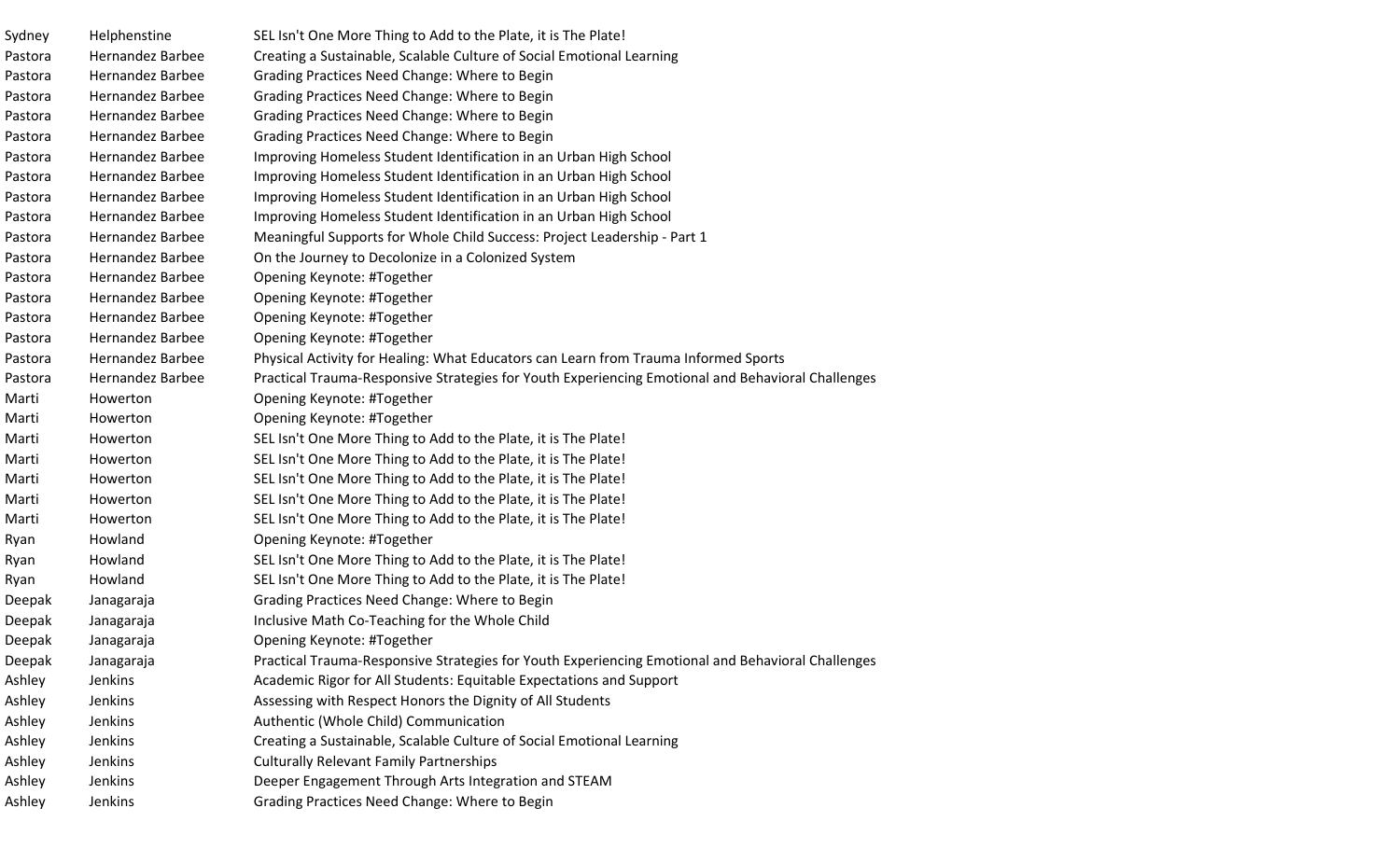| Ashley   | Jenkins        | Improving Homeless Student Identification in an Urban High School                                 |
|----------|----------------|---------------------------------------------------------------------------------------------------|
| Ashley   | Jenkins        | Inclusive Math Co-Teaching for the Whole Child                                                    |
| Ashley   | Jenkins        | Manitou Park Elementary - Where Together All Bulldogs Rise and Thrive                             |
| Ashley   | Jenkins        | Meaningful Supports for Whole Child Success: Project Leadership - Part 1                          |
| Ashley   | Jenkins        | Meaningful Supports for Whole Child Success: Project Leadership - Part 2                          |
| Ashley   | Jenkins        | Meaningful Supports for Whole Child Success: Project Leadership - Part 3                          |
| Ashley   | Jenkins        | <b>MPIRs Strike Back</b>                                                                          |
| Ashley   | Jenkins        | On the Journey to Decolonize in a Colonized System                                                |
| Ashley   | Jenkins        | Opening Keynote: #Together                                                                        |
| Ashley   | Jenkins        | Physical Activity for Healing: What Educators can Learn from Trauma Informed Sports               |
| Ashley   | Jenkins        | Practical Trauma-Responsive Strategies for Youth Experiencing Emotional and Behavioral Challenges |
| Ashley   | Jenkins        | SEL Isn't One More Thing to Add to the Plate, it is The Plate!                                    |
| Ashley   | Jenkins        | Student-Teacher Partnerships: A Catalyst for Joyful Learning                                      |
| Ashley   | Jenkins        | Supporting Our Students by Supporting Each Other                                                  |
| Adrienne | Johnson        | Creating a Sustainable, Scalable Culture of Social Emotional Learning                             |
| Adrienne | Johnson        | Creating a Sustainable, Scalable Culture of Social Emotional Learning                             |
| Adrienne | Johnson        | Creating a Sustainable, Scalable Culture of Social Emotional Learning                             |
| Adrienne | Johnson        | Creating a Sustainable, Scalable Culture of Social Emotional Learning                             |
| Adrienne | Johnson        | Creating a Sustainable, Scalable Culture of Social Emotional Learning                             |
| Andra    | Kelle-Batstone | Grading Practices Need Change: Where to Begin                                                     |
| Andra    | Kelle-Batstone | Grading Practices Need Change: Where to Begin                                                     |
| Andra    | Kelle-Batstone | Grading Practices Need Change: Where to Begin                                                     |
| Andra    | Kelle-Batstone | Grading Practices Need Change: Where to Begin                                                     |
| Andra    | Kelle-Batstone | Grading Practices Need Change: Where to Begin                                                     |
| Andra    | Kelle-Batstone | Meaningful Supports for Whole Child Success: Project Leadership - Part 1                          |
| Andra    | Kelle-Batstone | Meaningful Supports for Whole Child Success: Project Leadership - Part 1                          |
| Andra    | Kelle-Batstone | Meaningful Supports for Whole Child Success: Project Leadership - Part 1                          |
| Andra    | Kelle-Batstone | Meaningful Supports for Whole Child Success: Project Leadership - Part 1                          |
| Nicole   | Kohlbecker     | Meaningful Supports for Whole Child Success: Project Leadership - Part 1                          |
| Nicole   | Kohlbecker     | On the Journey to Decolonize in a Colonized System                                                |
| Nicole   | Kohlbecker     | Opening Keynote: #Together                                                                        |
| Nicole   | Kohlbecker     | Opening Keynote: #Together                                                                        |
| Nicole   | Kohlbecker     | Opening Keynote: #Together                                                                        |
| Nicole   | Kohlbecker     | Opening Keynote: #Together                                                                        |
| Nicole   | Kohlbecker     | Physical Activity for Healing: What Educators can Learn from Trauma Informed Sports               |
| Nicole   | Kohlbecker     | Physical Activity for Healing: What Educators can Learn from Trauma Informed Sports               |
| Nicole   | Kohlbecker     | Physical Activity for Healing: What Educators can Learn from Trauma Informed Sports               |
| Nicole   | Kohlbecker     | Physical Activity for Healing: What Educators can Learn from Trauma Informed Sports               |
| Nicole   | Kohlbecker     | Practical Trauma-Responsive Strategies for Youth Experiencing Emotional and Behavioral Challenges |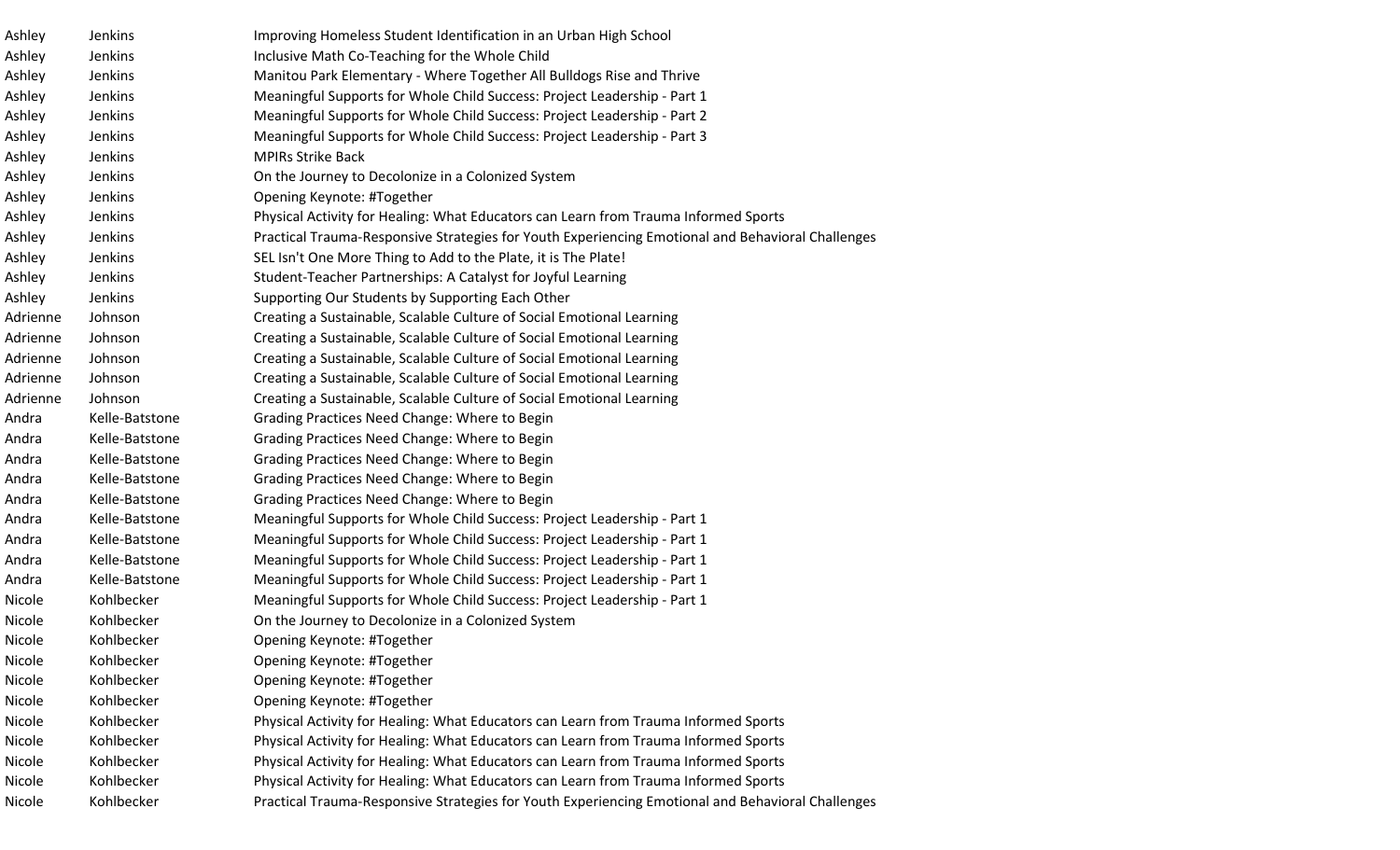| Nicole   | Kohlbecker    | SEL Isn't One More Thing to Add to the Plate, it is The Plate!                                    |
|----------|---------------|---------------------------------------------------------------------------------------------------|
| Anita    | Koyier-Mwamba | Assessing with Respect Honors the Dignity of All Students                                         |
| Anita    | Koyier-Mwamba | Assessing with Respect Honors the Dignity of All Students                                         |
| Anita    | Koyier-Mwamba | Creating a Sustainable, Scalable Culture of Social Emotional Learning                             |
| Anita    | Koyier-Mwamba | Creating a Sustainable, Scalable Culture of Social Emotional Learning                             |
| Carrie   | Lam           | Inclusive Math Co-Teaching for the Whole Child                                                    |
| Carrie   | Lam           | Inclusive Math Co-Teaching for the Whole Child                                                    |
| Carrie   | Lam           | Inclusive Math Co-Teaching for the Whole Child                                                    |
| Carrie   | Lam           | Inclusive Math Co-Teaching for the Whole Child                                                    |
| Carrie   | Lam           | Inclusive Math Co-Teaching for the Whole Child                                                    |
| Carrie   | Lam           | Inclusive Math Co-Teaching for the Whole Child                                                    |
| Carrie   | Lam           | Opening Keynote: #Together                                                                        |
| Carrie   | Lam           | Opening Keynote: #Together                                                                        |
| Carrie   | Lam           | Opening Keynote: #Together                                                                        |
| Carrie   | Lam           | Opening Keynote: #Together                                                                        |
| Carrie   | Lam           | Opening Keynote: #Together                                                                        |
| Carrie   | Lam           | Opening Keynote: #Together                                                                        |
| Carrie   | Lam           | Physical Activity for Healing: What Educators can Learn from Trauma Informed Sports               |
| Carrie   | Lam           | Physical Activity for Healing: What Educators can Learn from Trauma Informed Sports               |
| Carrie   | Lam           | Physical Activity for Healing: What Educators can Learn from Trauma Informed Sports               |
| Carrie   | Lam           | Physical Activity for Healing: What Educators can Learn from Trauma Informed Sports               |
| Carrie   | Lam           | Physical Activity for Healing: What Educators can Learn from Trauma Informed Sports               |
| Carrie   | Lam           | Physical Activity for Healing: What Educators can Learn from Trauma Informed Sports               |
| Carrie   | Lam           | Practical Trauma-Responsive Strategies for Youth Experiencing Emotional and Behavioral Challenges |
| Carrie   | Lam           | Practical Trauma-Responsive Strategies for Youth Experiencing Emotional and Behavioral Challenges |
| Carrie   | Lam           | Practical Trauma-Responsive Strategies for Youth Experiencing Emotional and Behavioral Challenges |
| Carrie   | Lam           | Practical Trauma-Responsive Strategies for Youth Experiencing Emotional and Behavioral Challenges |
| Carrie   | Lam           | Practical Trauma-Responsive Strategies for Youth Experiencing Emotional and Behavioral Challenges |
| Carrie   | Lam           | Practical Trauma-Responsive Strategies for Youth Experiencing Emotional and Behavioral Challenges |
| Carrie   | Lam           | Student-Teacher Partnerships: A Catalyst for Joyful Learning                                      |
| Carrie   | Lam           | Student-Teacher Partnerships: A Catalyst for Joyful Learning                                      |
| Carrie   | Lam           | Student-Teacher Partnerships: A Catalyst for Joyful Learning                                      |
| Carrie   | Lam           | Student-Teacher Partnerships: A Catalyst for Joyful Learning                                      |
| Carrie   | Lam           | Student-Teacher Partnerships: A Catalyst for Joyful Learning                                      |
| Carrie   | Lam           | Student-Teacher Partnerships: A Catalyst for Joyful Learning                                      |
| Kelly    | Latimer       | Opening Keynote: #Together                                                                        |
| Kelly    | Latimer       | Opening Keynote: #Together                                                                        |
| Kathleen | MacComber     | Improving Homeless Student Identification in an Urban High School                                 |
| Kathleen | MacComber     | Improving Homeless Student Identification in an Urban High School                                 |
|          |               |                                                                                                   |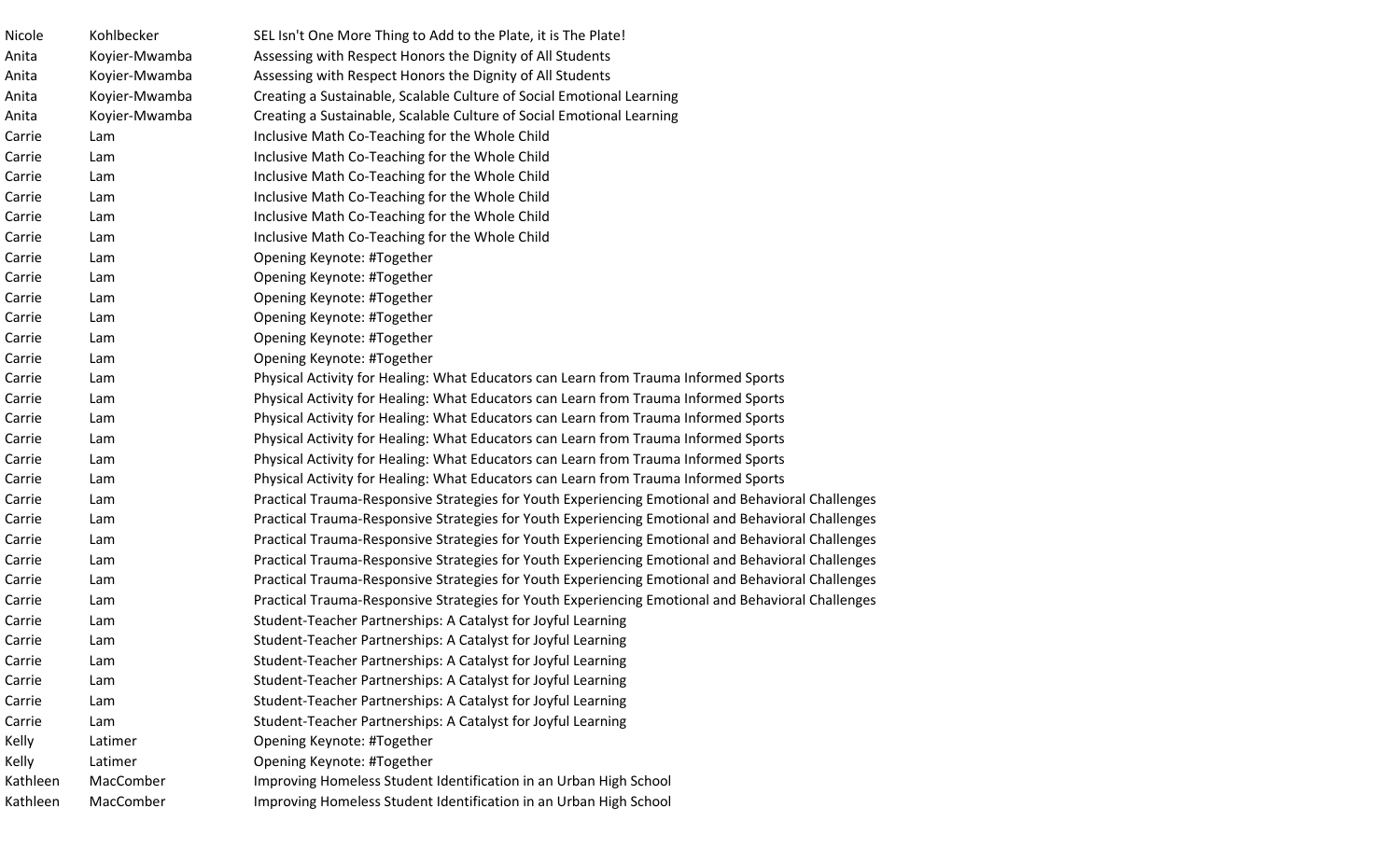| Mariana       | Medina             | Academic Rigor for All Students: Equitable Expectations and Support                               |
|---------------|--------------------|---------------------------------------------------------------------------------------------------|
| Mariana       | Medina             | Opening Keynote: #Together                                                                        |
| Kristy        | Miller             | Academic Rigor for All Students: Equitable Expectations and Support                               |
| Kristy        | Miller             | Grading Practices Need Change: Where to Begin                                                     |
| Kristy        | Miller             | Opening Keynote: #Together                                                                        |
| Kristy        | Miller             | Practical Trauma-Responsive Strategies for Youth Experiencing Emotional and Behavioral Challenges |
| <b>Bianca</b> | Muller             | SEL Isn't One More Thing to Add to the Plate, it is The Plate!                                    |
| Tammy         | Musiowsky-Borneman | Creating a Sustainable, Scalable Culture of Social Emotional Learning                             |
| Tammy         | Musiowsky-Borneman | Creating a Sustainable, Scalable Culture of Social Emotional Learning                             |
| Tammy         | Musiowsky-Borneman | Grading Practices Need Change: Where to Begin                                                     |
| Tammy         | Musiowsky-Borneman | Grading Practices Need Change: Where to Begin                                                     |
| Tammy         | Musiowsky-Borneman | Opening Keynote: #Together                                                                        |
| Tammy         | Musiowsky-Borneman | Opening Keynote: #Together                                                                        |
| Tammy         | Musiowsky-Borneman | Supporting Our Students by Supporting Each Other                                                  |
| Tammy         | Musiowsky-Borneman | Supporting Our Students by Supporting Each Other                                                  |
| <b>Tricia</b> | Nicholas           | Improving Homeless Student Identification in an Urban High School                                 |
| Tricia        | Nicholas           | Improving Homeless Student Identification in an Urban High School                                 |
| <b>Tricia</b> | Nicholas           | Meaningful Supports for Whole Child Success: Project Leadership - Part 2                          |
| <b>Tricia</b> | Nicholas           | On the Journey to Decolonize in a Colonized System                                                |
| <b>Tricia</b> | Nicholas           | On the Journey to Decolonize in a Colonized System                                                |
| <b>Tricia</b> | Nicholas           | Opening Keynote: #Together                                                                        |
| Tricia        | Nicholas           | Opening Keynote: #Together                                                                        |
| <b>Tricia</b> | Nicholas           | Practical Trauma-Responsive Strategies for Youth Experiencing Emotional and Behavioral Challenges |
| Tricia        | Nicholas           | SEL Isn't One More Thing to Add to the Plate, it is The Plate!                                    |
| Tricia        | Nicholas           | SEL Isn't One More Thing to Add to the Plate, it is The Plate!                                    |
| Elyse         | Postlewaite        | Academic Rigor for All Students: Equitable Expectations and Support                               |
| Elyse         | Postlewaite        | Grading Practices Need Change: Where to Begin                                                     |
| Elyse         | Postlewaite        | Meaningful Supports for Whole Child Success: Project Leadership - Part 1                          |
| Elyse         | Postlewaite        | On the Journey to Decolonize in a Colonized System                                                |
| Elyse         | Postlewaite        | On the Journey to Decolonize in a Colonized System                                                |
| Elyse         | Postlewaite        | On the Journey to Decolonize in a Colonized System                                                |
| Elyse         | Postlewaite        | On the Journey to Decolonize in a Colonized System                                                |
| Elyse         | Postlewaite        | Opening Keynote: #Together                                                                        |
| Elyse         | Postlewaite        | SEL Isn't One More Thing to Add to the Plate, it is The Plate!                                    |
| Lindsay       | Prendergast        | Inclusive Math Co-Teaching for the Whole Child                                                    |
| Lindsay       | Prendergast        | Opening Keynote: #Together                                                                        |
| Lindsay       | Prendergast        | Opening Keynote: #Together                                                                        |
| Lindsay       | Prendergast        | Opening Keynote: #Together                                                                        |
| Lindsay       | Prendergast        | Opening Keynote: #Together                                                                        |
|               |                    |                                                                                                   |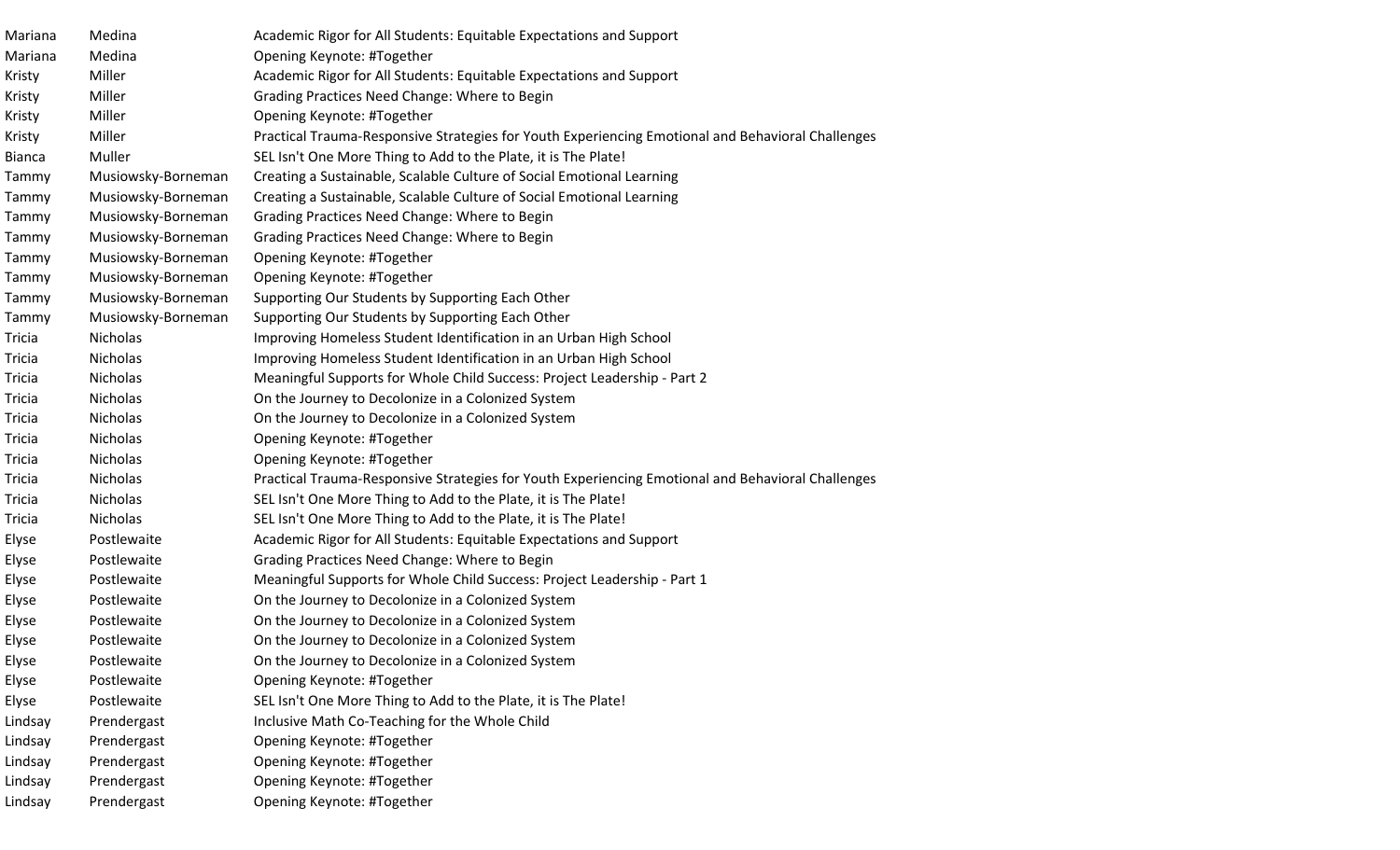| Lindsay | Prendergast | Student-Teacher Partnerships: A Catalyst for Joyful Learning                                      |
|---------|-------------|---------------------------------------------------------------------------------------------------|
| Lindsay | Prendergast | Student-Teacher Partnerships: A Catalyst for Joyful Learning                                      |
| Lindsay | Prendergast | Student-Teacher Partnerships: A Catalyst for Joyful Learning                                      |
| Lindsay | Prendergast | Student-Teacher Partnerships: A Catalyst for Joyful Learning                                      |
| Cori    | Reinhardt   | Academic Rigor for All Students: Equitable Expectations and Support                               |
| Cori    | Reinhardt   | Academic Rigor for All Students: Equitable Expectations and Support                               |
| Cori    | Reinhardt   | <b>MPIRs Strike Back</b>                                                                          |
| Cori    | Reinhardt   | <b>MPIRs Strike Back</b>                                                                          |
| Cori    | Reinhardt   | Opening Keynote: #Together                                                                        |
| Cori    | Reinhardt   | Opening Keynote: #Together                                                                        |
| Cori    | Reinhardt   | Physical Activity for Healing: What Educators can Learn from Trauma Informed Sports               |
| Cori    | Reinhardt   | Physical Activity for Healing: What Educators can Learn from Trauma Informed Sports               |
| Cori    | Reinhardt   | Practical Trauma-Responsive Strategies for Youth Experiencing Emotional and Behavioral Challenges |
| Cori    | Reinhardt   | Practical Trauma-Responsive Strategies for Youth Experiencing Emotional and Behavioral Challenges |
| Cori    | Reinhardt   | SEL Isn't One More Thing to Add to the Plate, it is The Plate!                                    |
| Cori    | Reinhardt   | SEL Isn't One More Thing to Add to the Plate, it is The Plate!                                    |
| Don     | Rumsey      | Opening Keynote: #Together                                                                        |
| Don     | Rumsey      | SEL Isn't One More Thing to Add to the Plate, it is The Plate!                                    |
| Don     | Rumsey      | SEL Isn't One More Thing to Add to the Plate, it is The Plate!                                    |
| Matthew | Smith       | Assessing with Respect Honors the Dignity of All Students                                         |
| Matthew | Smith       | Assessing with Respect Honors the Dignity of All Students                                         |
| Matthew | Smith       | Assessing with Respect Honors the Dignity of All Students                                         |
| Matthew | Smith       | Assessing with Respect Honors the Dignity of All Students                                         |
| Matthew | Smith       | Deeper Engagement Through Arts Integration and STEAM                                              |
| Matthew | Smith       | Deeper Engagement Through Arts Integration and STEAM                                              |
| Matthew | Smith       | Deeper Engagement Through Arts Integration and STEAM                                              |
| Matthew | Smith       | Deeper Engagement Through Arts Integration and STEAM                                              |
| Matthew | Smith       | Inclusive Math Co-Teaching for the Whole Child                                                    |
| Matthew | Smith       | Inclusive Math Co-Teaching for the Whole Child                                                    |
| Matthew | Smith       | Inclusive Math Co-Teaching for the Whole Child                                                    |
| Matthew | Smith       | Inclusive Math Co-Teaching for the Whole Child                                                    |
| Matthew | Smith       | Inclusive Math Co-Teaching for the Whole Child                                                    |
| Matthew | Smith       | Inclusive Math Co-Teaching for the Whole Child                                                    |
| Matthew | Smith       | Opening Keynote: #Together                                                                        |
| Matthew | Smith       | Opening Keynote: #Together                                                                        |
| Matthew | Smith       | Opening Keynote: #Together                                                                        |
| Matthew | Smith       | Opening Keynote: #Together                                                                        |
| Athena  | Sparrow     | Inclusive Math Co-Teaching for the Whole Child                                                    |
| Athena  | Sparrow     | On the Journey to Decolonize in a Colonized System                                                |
|         |             |                                                                                                   |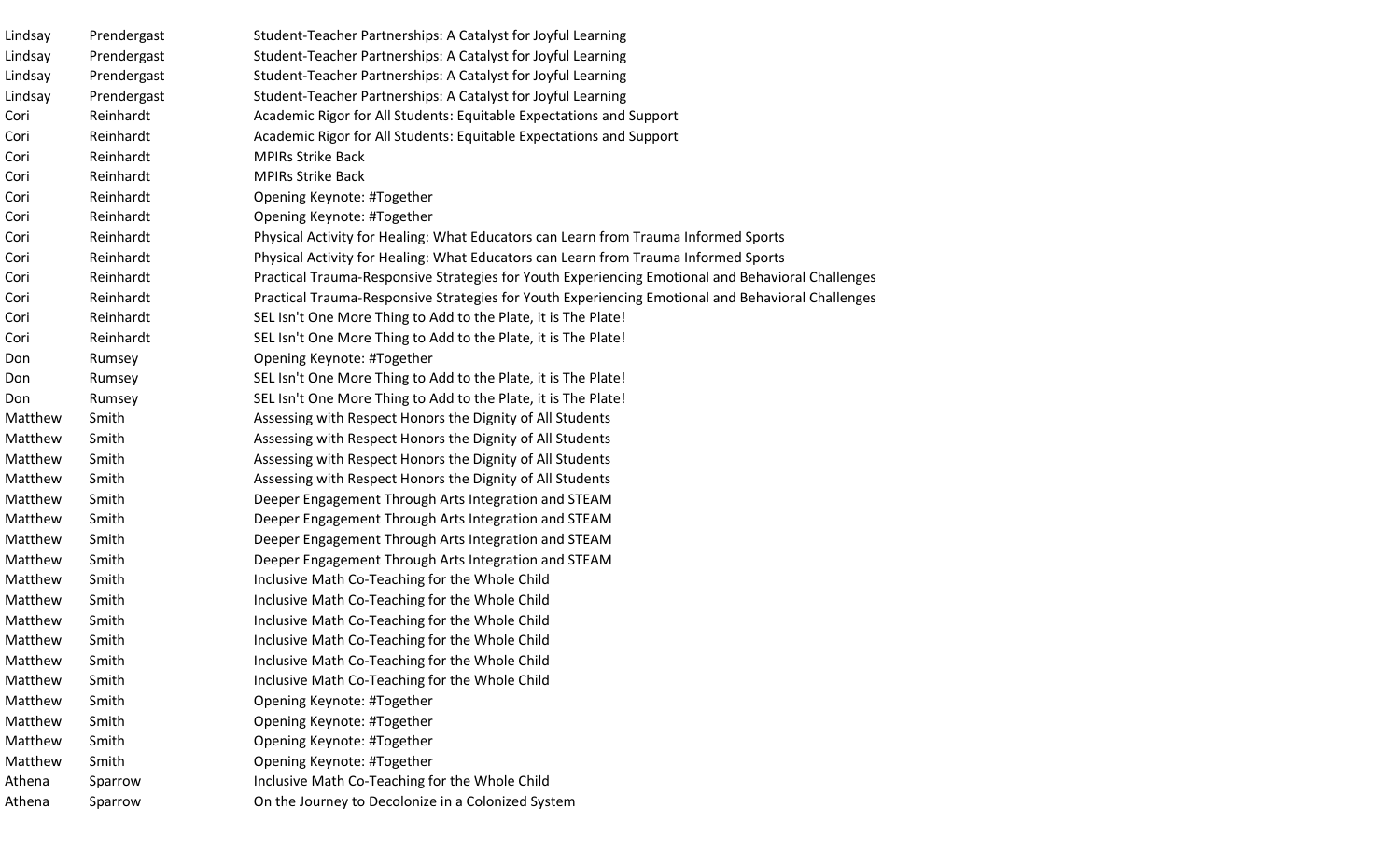| Athena  | Sparrow        | Opening Keynote: #Together                                                                        |
|---------|----------------|---------------------------------------------------------------------------------------------------|
| Athena  | Sparrow        | Physical Activity for Healing: What Educators can Learn from Trauma Informed Sports               |
| Athena  | Sparrow        | Practical Trauma-Responsive Strategies for Youth Experiencing Emotional and Behavioral Challenges |
| Debbie  | <b>Speirs</b>  | Academic Rigor for All Students: Equitable Expectations and Support                               |
| Debbie  | <b>Speirs</b>  | Grading Practices Need Change: Where to Begin                                                     |
| Debbie  | <b>Speirs</b>  | Grading Practices Need Change: Where to Begin                                                     |
| Debbie  | <b>Speirs</b>  | Grading Practices Need Change: Where to Begin                                                     |
| Debbie  | <b>Speirs</b>  | Grading Practices Need Change: Where to Begin                                                     |
| Debbie  | <b>Speirs</b>  | Grading Practices Need Change: Where to Begin                                                     |
| Debbie  | <b>Speirs</b>  | Grading Practices Need Change: Where to Begin                                                     |
| Debbie  | <b>Speirs</b>  | Opening Keynote: #Together                                                                        |
| Debbie  | <b>Speirs</b>  | Opening Keynote: #Together                                                                        |
| Debbie  | <b>Speirs</b>  | Opening Keynote: #Together                                                                        |
| Debbie  | <b>Speirs</b>  | Opening Keynote: #Together                                                                        |
| Debbie  | <b>Speirs</b>  | Opening Keynote: #Together                                                                        |
| Debbie  | <b>Speirs</b>  | Opening Keynote: #Together                                                                        |
| Live    | Support 1      | Grading Practices Need Change: Where to Begin                                                     |
| Live    | Support 1      | Inclusive Math Co-Teaching for the Whole Child                                                    |
| Live    | Support 1      | SEL Isn't One More Thing to Add to the Plate, it is The Plate!                                    |
| Hope    | Teague-Bowling | Grading Practices Need Change: Where to Begin                                                     |
| Hope    | Teague-Bowling | Grading Practices Need Change: Where to Begin                                                     |
| Hope    | Teague-Bowling | Grading Practices Need Change: Where to Begin                                                     |
| Hope    | Teague-Bowling | Grading Practices Need Change: Where to Begin                                                     |
| Hope    | Teague-Bowling | Opening Keynote: #Together                                                                        |
| Hope    | Teague-Bowling | Opening Keynote: #Together                                                                        |
| Hope    | Teague-Bowling | Opening Keynote: #Together                                                                        |
| Hope    | Teague-Bowling | Opening Keynote: #Together                                                                        |
| Hope    | Teague-Bowling | SEL Isn't One More Thing to Add to the Plate, it is The Plate!                                    |
| Hope    | Teague-Bowling | SEL Isn't One More Thing to Add to the Plate, it is The Plate!                                    |
| Hope    | Teague-Bowling | SEL Isn't One More Thing to Add to the Plate, it is The Plate!                                    |
| Hope    | Teague-Bowling | SEL Isn't One More Thing to Add to the Plate, it is The Plate!                                    |
| Hope    | Teague-Bowling | SEL Isn't One More Thing to Add to the Plate, it is The Plate!                                    |
| Stefani | <b>Terry</b>   | Opening Keynote: #Together                                                                        |
| Stefani | Terry          | Opening Keynote: #Together                                                                        |
| Stefani | Terry          | Opening Keynote: #Together                                                                        |
| Stefani | <b>Terry</b>   | Opening Keynote: #Together                                                                        |
| Stefani | Terry          | SEL Isn't One More Thing to Add to the Plate, it is The Plate!                                    |
| Stefani | Terry          | SEL Isn't One More Thing to Add to the Plate, it is The Plate!                                    |
| Stefani | Terry          | SEL Isn't One More Thing to Add to the Plate, it is The Plate!                                    |
|         |                |                                                                                                   |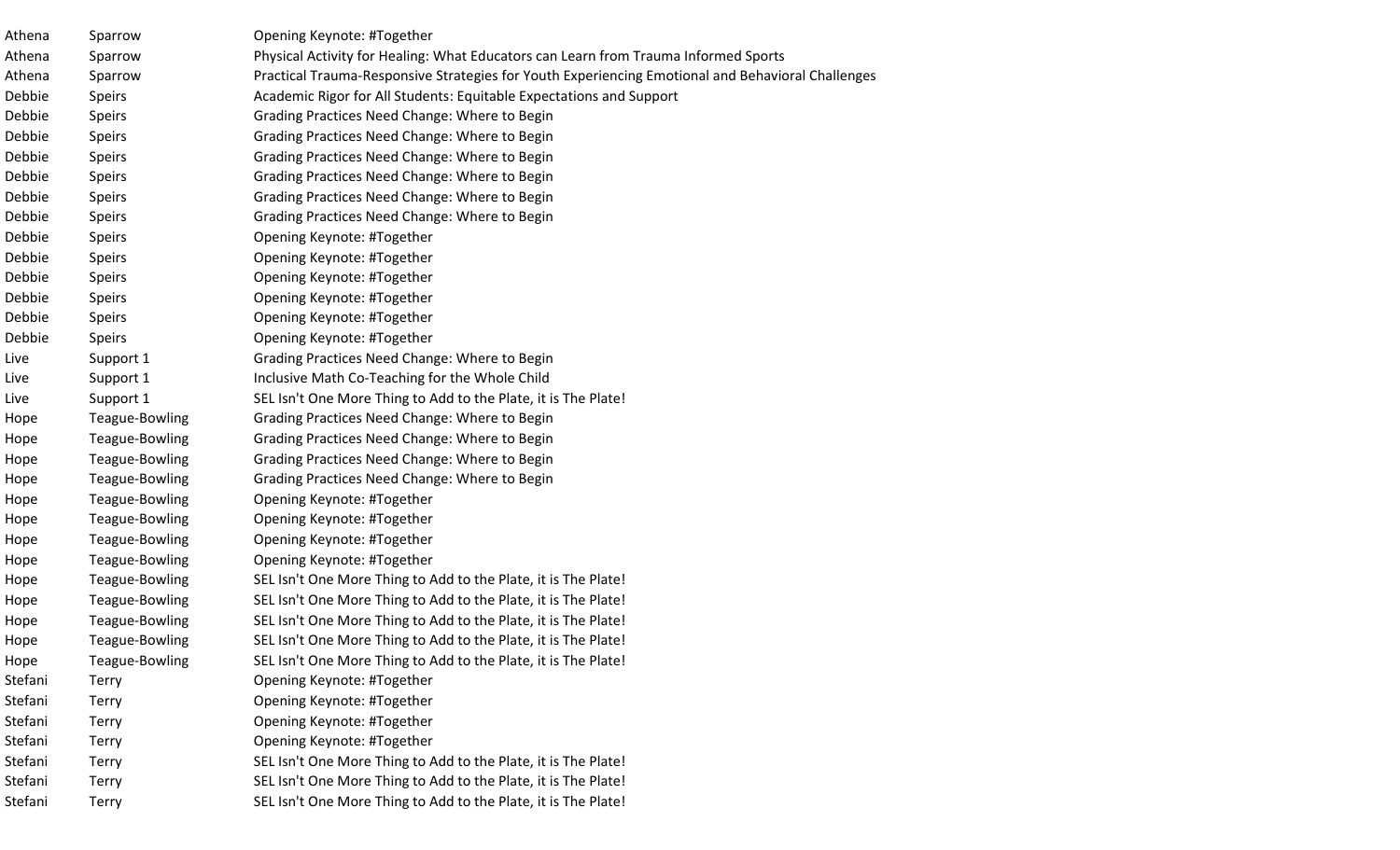| Stefani    | Terry         | SEL Isn't One More Thing to Add to the Plate, it is The Plate!           |
|------------|---------------|--------------------------------------------------------------------------|
| Donita     | Torres        | Grading Practices Need Change: Where to Begin                            |
| Donita     | Torres        | Grading Practices Need Change: Where to Begin                            |
| Donita     | Torres        | Grading Practices Need Change: Where to Begin                            |
| Donita     | Torres        | Grading Practices Need Change: Where to Begin                            |
| Donita     | <b>Torres</b> | Grading Practices Need Change: Where to Begin                            |
| Donita     | Torres        | Meaningful Supports for Whole Child Success: Project Leadership - Part 1 |
| Donita     | Torres        | Student-Teacher Partnerships: A Catalyst for Joyful Learning             |
| Deanna     | Turner        | Inclusive Math Co-Teaching for the Whole Child                           |
| Deanna     | Turner        | <b>MPIRs Strike Back</b>                                                 |
| Deanna     | Turner        | <b>MPIRs Strike Back</b>                                                 |
| Deanna     | Turner        | <b>MPIRs Strike Back</b>                                                 |
| Deanna     | Turner        | <b>MPIRs Strike Back</b>                                                 |
| Deanna     | Turner        | Opening Keynote: #Together                                               |
| Deanna     | Turner        | SEL Isn't One More Thing to Add to the Plate, it is The Plate!           |
| Deanna     | Turner        | SEL Isn't One More Thing to Add to the Plate, it is The Plate!           |
| Deanna     | Turner        | SEL Isn't One More Thing to Add to the Plate, it is The Plate!           |
| Deanna     | Turner        | SEL Isn't One More Thing to Add to the Plate, it is The Plate!           |
| Marguerite | Walker        | Academic Rigor for All Students: Equitable Expectations and Support      |
| Marguerite | Walker        | Academic Rigor for All Students: Equitable Expectations and Support      |
| Marguerite | Walker        | Improving Homeless Student Identification in an Urban High School        |
| Marguerite | Walker        | Improving Homeless Student Identification in an Urban High School        |
| Marguerite | Walker        | Opening Keynote: #Together                                               |
| Marguerite | Walker        | Opening Keynote: #Together                                               |
| Marguerite | Walker        | SEL Isn't One More Thing to Add to the Plate, it is The Plate!           |
| Marguerite | Walker        | SEL Isn't One More Thing to Add to the Plate, it is The Plate!           |
| Lea        | Wallace       | Academic Rigor for All Students: Equitable Expectations and Support      |
| Lea        | Wallace       | Assessing with Respect Honors the Dignity of All Students                |
| Lea        | Wallace       | Authentic (Whole Child) Communication                                    |
| Lea        | Wallace       | Creating a Sustainable, Scalable Culture of Social Emotional Learning    |
| Lea        | Wallace       | <b>Culturally Relevant Family Partnerships</b>                           |
| Lea        | Wallace       | Deeper Engagement Through Arts Integration and STEAM                     |
| Lea        | Wallace       | Inclusive Math Co-Teaching for the Whole Child                           |
| Lea        | Wallace       | Inclusive Math Co-Teaching for the Whole Child                           |
| Lea        | Wallace       | Meaningful Supports for Whole Child Success: Project Leadership - Part 1 |
| Lea        | Wallace       | Meaningful Supports for Whole Child Success: Project Leadership - Part 3 |
| Lea        | Wallace       | On the Journey to Decolonize in a Colonized System                       |
| Lea        | Wallace       | On the Journey to Decolonize in a Colonized System                       |
| Lea        | Wallace       | Opening Keynote: #Together                                               |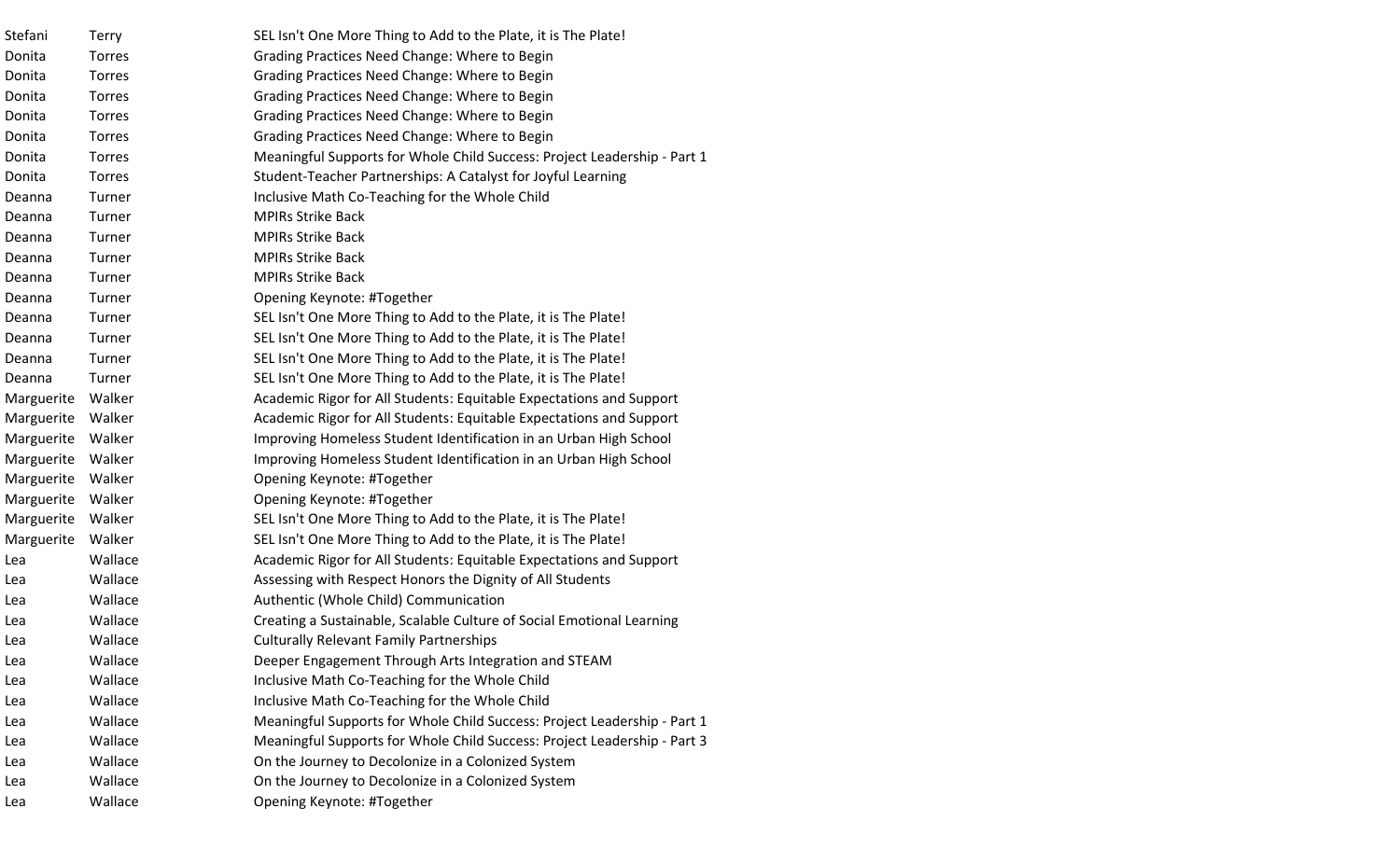| Lea     | Wallace  | Opening Keynote: #Together                                                                        |
|---------|----------|---------------------------------------------------------------------------------------------------|
| Lea     | Wallace  | Practical Trauma-Responsive Strategies for Youth Experiencing Emotional and Behavioral Challenges |
| Rob     | Webb     | Opening Keynote: #Together                                                                        |
| Sue     | Williams | Academic Rigor for All Students: Equitable Expectations and Support                               |
| Sue     | Williams | Academic Rigor for All Students: Equitable Expectations and Support                               |
| Sue     | Williams | Assessing with Respect Honors the Dignity of All Students                                         |
| Sue     | Williams | Assessing with Respect Honors the Dignity of All Students                                         |
| Sue     | Williams | Grading Practices Need Change: Where to Begin                                                     |
| Sue     | Williams | Grading Practices Need Change: Where to Begin                                                     |
| Sue     | Williams | Opening Keynote: #Together                                                                        |
| Sue     | Williams | Opening Keynote: #Together                                                                        |
| Sue     | Williams | Practical Trauma-Responsive Strategies for Youth Experiencing Emotional and Behavioral Challenges |
| Sue     | Williams | Practical Trauma-Responsive Strategies for Youth Experiencing Emotional and Behavioral Challenges |
| Marissa | Winmill  | On the Journey to Decolonize in a Colonized System                                                |
| Matthew | Woods    | Assessing with Respect Honors the Dignity of All Students                                         |
| Matthew | Woods    | Meaningful Supports for Whole Child Success: Project Leadership - Part 3                          |
| Joshua  | Zarling  | Inclusive Math Co-Teaching for the Whole Child                                                    |
| Joshua  | Zarling  | Inclusive Math Co-Teaching for the Whole Child                                                    |
| Joshua  | Zarling  | <b>MPIRs Strike Back</b>                                                                          |
| Joshua  | Zarling  | <b>MPIRs Strike Back</b>                                                                          |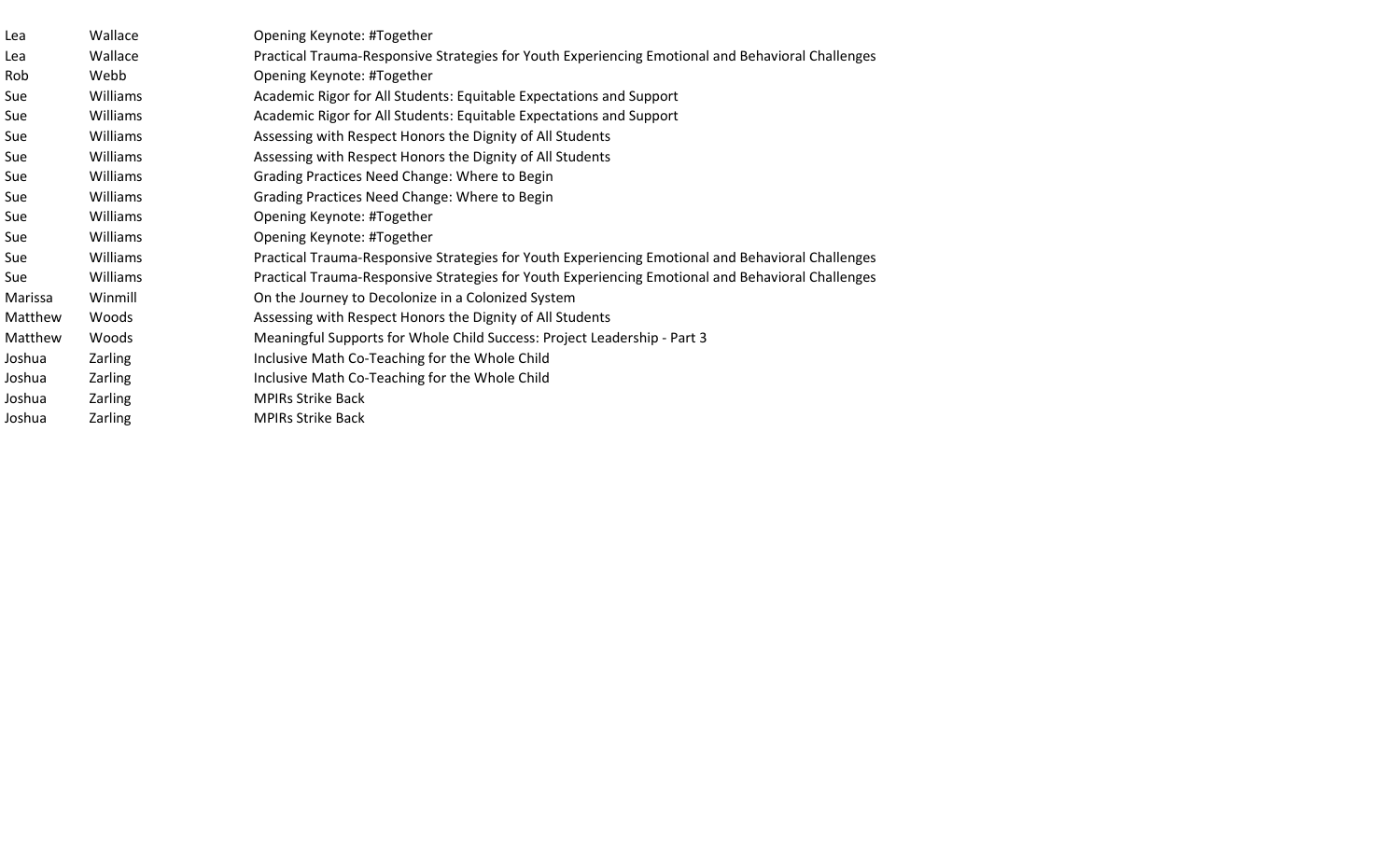| Question                                                                                                                                                       | Response           |  |
|----------------------------------------------------------------------------------------------------------------------------------------------------------------|--------------------|--|
| 1. Rate the session to which the objectives have been met                                                                                                      |                    |  |
| 2. Rate the application, relevance, and quality of the session                                                                                                 |                    |  |
| 3. Rate the extent to which the participant outcome(s) identified in the session were met                                                                      |                    |  |
| 4. Rate the extent to which the session provided the opportunity for participants to reflect on next steps or implementation of the learning in their practice |                    |  |
| 1. Rate the session to which the objectives have been met                                                                                                      |                    |  |
| 2. Rate the application, relevance, and quality of the session                                                                                                 |                    |  |
| <b>NULL</b>                                                                                                                                                    | <b>NULL</b>        |  |
| <b>NULL</b>                                                                                                                                                    | <b>NULL</b>        |  |
| 1. Rate the session to which the objectives have been met                                                                                                      |                    |  |
| 2. Rate the application, relevance, and quality of the session                                                                                                 |                    |  |
| 4. Rate the extent to which the session provided the opportunity for participants to reflect on next steps or implementation of the learning in their practice |                    |  |
| 1. Rate the session to which the objectives have been met                                                                                                      |                    |  |
| 2. Rate the application, relevance, and quality of the session                                                                                                 |                    |  |
| 1. Rate the session to which the objectives have been met                                                                                                      |                    |  |
| 2. Rate the application, relevance, and quality of the session                                                                                                 |                    |  |
| 3. Rate the extent to which the participant outcome(s) identified in the session were met                                                                      |                    |  |
| 4. Rate the extent to which the session provided the opportunity for participants to reflect on next steps or implementation of the learning in their practice |                    |  |
| 7. Please share suggestions for improving the session if repeated                                                                                              |                    |  |
| 1. Rate the session to which the objectives have been met                                                                                                      |                    |  |
| 2. Rate the application, relevance, and quality of the session                                                                                                 |                    |  |
| 3. Rate the extent to which the participant outcome(s) identified in the session were met                                                                      |                    |  |
| 4. Rate the extent to which the session provided the opportunity for participants to reflect on next steps or implementation of the learning in their practice |                    |  |
| 1. Rate the session to which the objectives have been met                                                                                                      |                    |  |
| 2. Rate the application, relevance, and quality of the session                                                                                                 |                    |  |
| 3. Rate the extent to which the participant outcome(s) identified in the session were met                                                                      |                    |  |
| 4. Rate the extent to which the session provided the opportunity for participants to reflect on next steps or implementation of the learning in their practice |                    |  |
| <b>NULL</b>                                                                                                                                                    | <b>NULL</b>        |  |
| 1. Rate the session to which the objectives have been met                                                                                                      |                    |  |
| 2. Rate the application, relevance, and quality of the session                                                                                                 |                    |  |
| 1. Rate the session to which the objectives have been met                                                                                                      |                    |  |
| 2. Rate the application, relevance, and quality of the session                                                                                                 |                    |  |
| 1. Rate the session to which the objectives have been met                                                                                                      |                    |  |
| 2. Rate the application, relevance, and quality of the session                                                                                                 |                    |  |
| 1. Rate the session to which the objectives have been met                                                                                                      |                    |  |
| 2. Rate the application, relevance, and quality of the session                                                                                                 |                    |  |
| 3. Rate the extent to which the participant outcome(s) identified in the session were met                                                                      |                    |  |
| 4. Rate the extent to which the session provided the opportunity for participants to reflect on next steps or implementation of the learning in their practice |                    |  |
| 6. What one important takeaway for you from the session?                                                                                                       | Younger students a |  |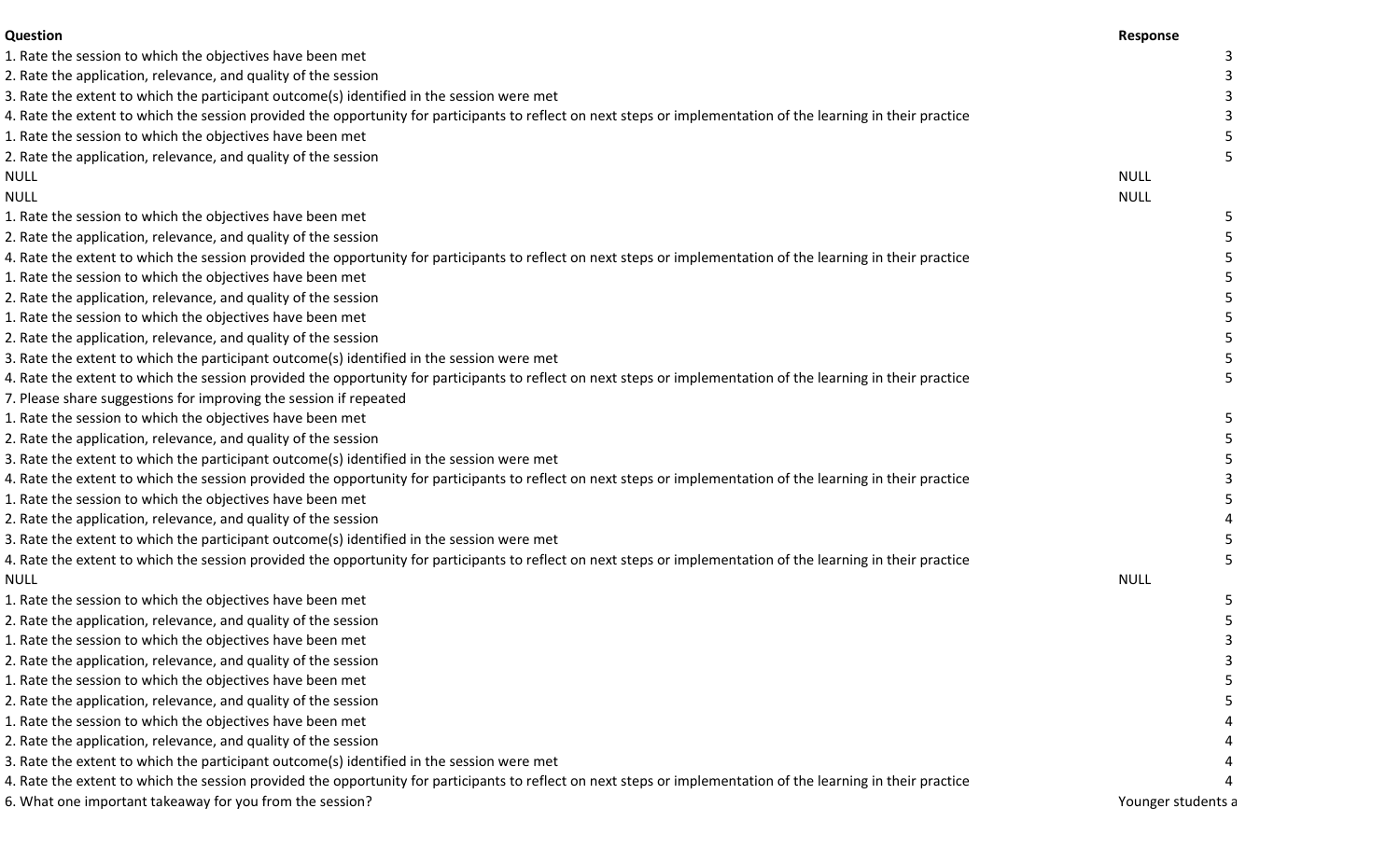| 7. Please share suggestions for improving the session if repeated                                                                                              | The instructor Neer |
|----------------------------------------------------------------------------------------------------------------------------------------------------------------|---------------------|
| 1. Rate the session to which the objectives have been met                                                                                                      |                     |
| 2. Rate the application, relevance, and quality of the session                                                                                                 |                     |
| 1. Rate the session to which the objectives have been met                                                                                                      |                     |
| 2. Rate the application, relevance, and quality of the session                                                                                                 |                     |
| 1. Rate the session to which the objectives have been met                                                                                                      |                     |
| 2. Rate the application, relevance, and quality of the session                                                                                                 |                     |
| 3. Rate the extent to which the participant outcome(s) identified in the session were met                                                                      |                     |
| 4. Rate the extent to which the session provided the opportunity for participants to reflect on next steps or implementation of the learning in their practice |                     |
| 1. Rate the session to which the objectives have been met                                                                                                      |                     |
| 2. Rate the application, relevance, and quality of the session                                                                                                 |                     |
| 1. Rate the session to which the objectives have been met                                                                                                      |                     |
| 2. Rate the application, relevance, and quality of the session                                                                                                 |                     |
| 1. Rate the session to which the objectives have been met                                                                                                      |                     |
| 2. Rate the application, relevance, and quality of the session                                                                                                 |                     |
| 1. Rate the session to which the objectives have been met                                                                                                      |                     |
| 2. Rate the application, relevance, and quality of the session                                                                                                 |                     |
| 1. Rate the session to which the objectives have been met                                                                                                      |                     |
| 2. Rate the application, relevance, and quality of the session                                                                                                 |                     |
|                                                                                                                                                                | <b>NULL</b>         |
| 1. Rate the session to which the objectives have been met                                                                                                      |                     |
| 2. Rate the application, relevance, and quality of the session                                                                                                 |                     |
| 3. Rate the extent to which the participant outcome(s) identified in the session were met                                                                      |                     |
| 4. Rate the extent to which the session provided the opportunity for participants to reflect on next steps or implementation of the learning in their practice |                     |
| 7. Please share suggestions for improving the session if repeated                                                                                              | It would be nice to |
| 1. Rate the session to which the objectives have been met                                                                                                      |                     |
| 2. Rate the application, relevance, and quality of the session                                                                                                 |                     |
| 3. Rate the extent to which the participant outcome(s) identified in the session were met                                                                      |                     |
| 1. Rate the extent to which the session provided the opportunity for participants to reflect on next steps or implementation of the learning in their practice |                     |
|                                                                                                                                                                | <b>NULL</b>         |
| 1. Rate the session to which the objectives have been met                                                                                                      |                     |
| 2. Rate the application, relevance, and quality of the session                                                                                                 |                     |
| 3. Rate the extent to which the participant outcome(s) identified in the session were met                                                                      |                     |
| 4. Rate the extent to which the session provided the opportunity for participants to reflect on next steps or implementation of the learning in their practice |                     |
| 7. Please share suggestions for improving the session if repeated                                                                                              | The video was not   |
| 1. Rate the session to which the objectives have been met                                                                                                      |                     |
| 2. Rate the application, relevance, and quality of the session                                                                                                 |                     |
| 3. Rate the extent to which the participant outcome(s) identified in the session were met                                                                      |                     |
| . Rate the extent to which the session provided the opportunity for participants to reflect on next steps or implementation of the learning in their practice  |                     |
|                                                                                                                                                                |                     |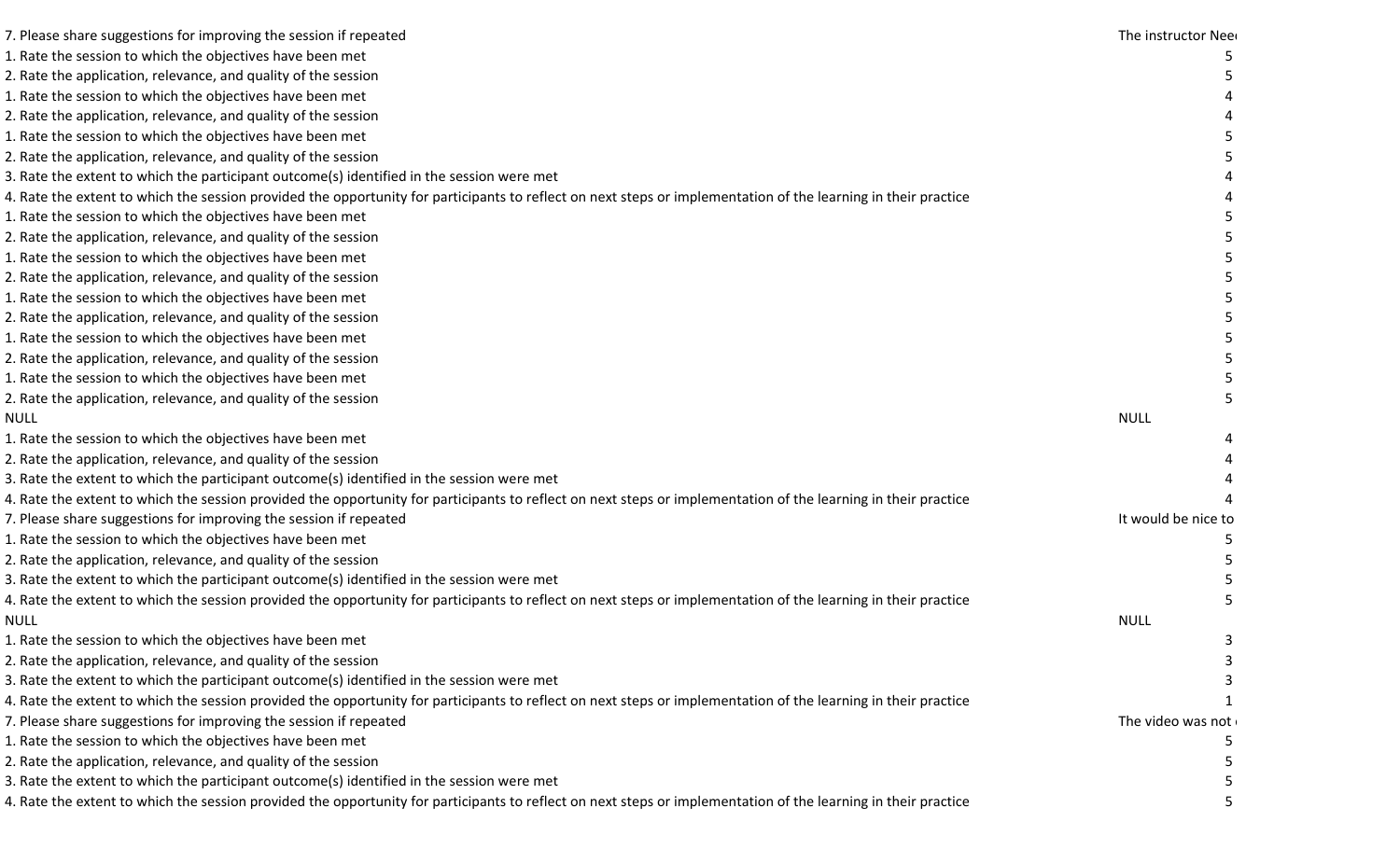| 1. Rate the session to which the objectives have been met                                                                                                      |                      |  |
|----------------------------------------------------------------------------------------------------------------------------------------------------------------|----------------------|--|
| 2. Rate the application, relevance, and quality of the session                                                                                                 |                      |  |
| 3. Rate the extent to which the participant outcome(s) identified in the session were met                                                                      |                      |  |
| 4. Rate the extent to which the session provided the opportunity for participants to reflect on next steps or implementation of the learning in their practice |                      |  |
| 7. Please share suggestions for improving the session if repeated                                                                                              |                      |  |
| 2. Rate the application, relevance, and quality of the session                                                                                                 |                      |  |
| 3. Rate the extent to which the participant outcome(s) identified in the session were met                                                                      |                      |  |
| 1. Rate the session to which the objectives have been met                                                                                                      |                      |  |
| 2. Rate the application, relevance, and quality of the session                                                                                                 |                      |  |
| 3. Rate the extent to which the participant outcome(s) identified in the session were met                                                                      |                      |  |
| 4. Rate the extent to which the session provided the opportunity for participants to reflect on next steps or implementation of the learning in their practice |                      |  |
| <b>NULL</b>                                                                                                                                                    | <b>NULL</b>          |  |
| 1. Rate the session to which the objectives have been met                                                                                                      |                      |  |
| 2. Rate the application, relevance, and quality of the session                                                                                                 |                      |  |
| 3. Rate the extent to which the participant outcome(s) identified in the session were met                                                                      |                      |  |
| 4. Rate the extent to which the session provided the opportunity for participants to reflect on next steps or implementation of the learning in their practice |                      |  |
| 1. Rate the session to which the objectives have been met                                                                                                      |                      |  |
| 2. Rate the application, relevance, and quality of the session                                                                                                 |                      |  |
| 3. Rate the extent to which the participant outcome(s) identified in the session were met                                                                      |                      |  |
| 4. Rate the extent to which the session provided the opportunity for participants to reflect on next steps or implementation of the learning in their practice |                      |  |
| 1. Rate the session to which the objectives have been met                                                                                                      |                      |  |
| 2. Rate the application, relevance, and quality of the session                                                                                                 |                      |  |
| 3. Rate the extent to which the participant outcome(s) identified in the session were met                                                                      |                      |  |
| 4. Rate the extent to which the session provided the opportunity for participants to reflect on next steps or implementation of the learning in their practice |                      |  |
| 6. What one important takeaway for you from the session?                                                                                                       | Communication pla    |  |
| 7. Please share suggestions for improving the session if repeated                                                                                              | This was a nice forr |  |
| 1. Rate the session to which the objectives have been met                                                                                                      |                      |  |
| 2. Rate the application, relevance, and quality of the session                                                                                                 |                      |  |
| 3. Rate the extent to which the participant outcome(s) identified in the session were met                                                                      |                      |  |
| 4. Rate the extent to which the session provided the opportunity for participants to reflect on next steps or implementation of the learning in their practice |                      |  |
| 1. Rate the session to which the objectives have been met                                                                                                      |                      |  |
| 2. Rate the application, relevance, and quality of the session                                                                                                 |                      |  |
| 3. Rate the extent to which the participant outcome(s) identified in the session were met                                                                      |                      |  |
| 4. Rate the extent to which the session provided the opportunity for participants to reflect on next steps or implementation of the learning in their practice |                      |  |
| <b>NULL</b>                                                                                                                                                    | <b>NULL</b>          |  |
| <b>NULL</b>                                                                                                                                                    | <b>NULL</b>          |  |
| <b>NULL</b>                                                                                                                                                    | <b>NULL</b>          |  |
| <b>NULL</b>                                                                                                                                                    | <b>NULL</b>          |  |
| <b>NULL</b>                                                                                                                                                    | <b>NULL</b>          |  |
|                                                                                                                                                                |                      |  |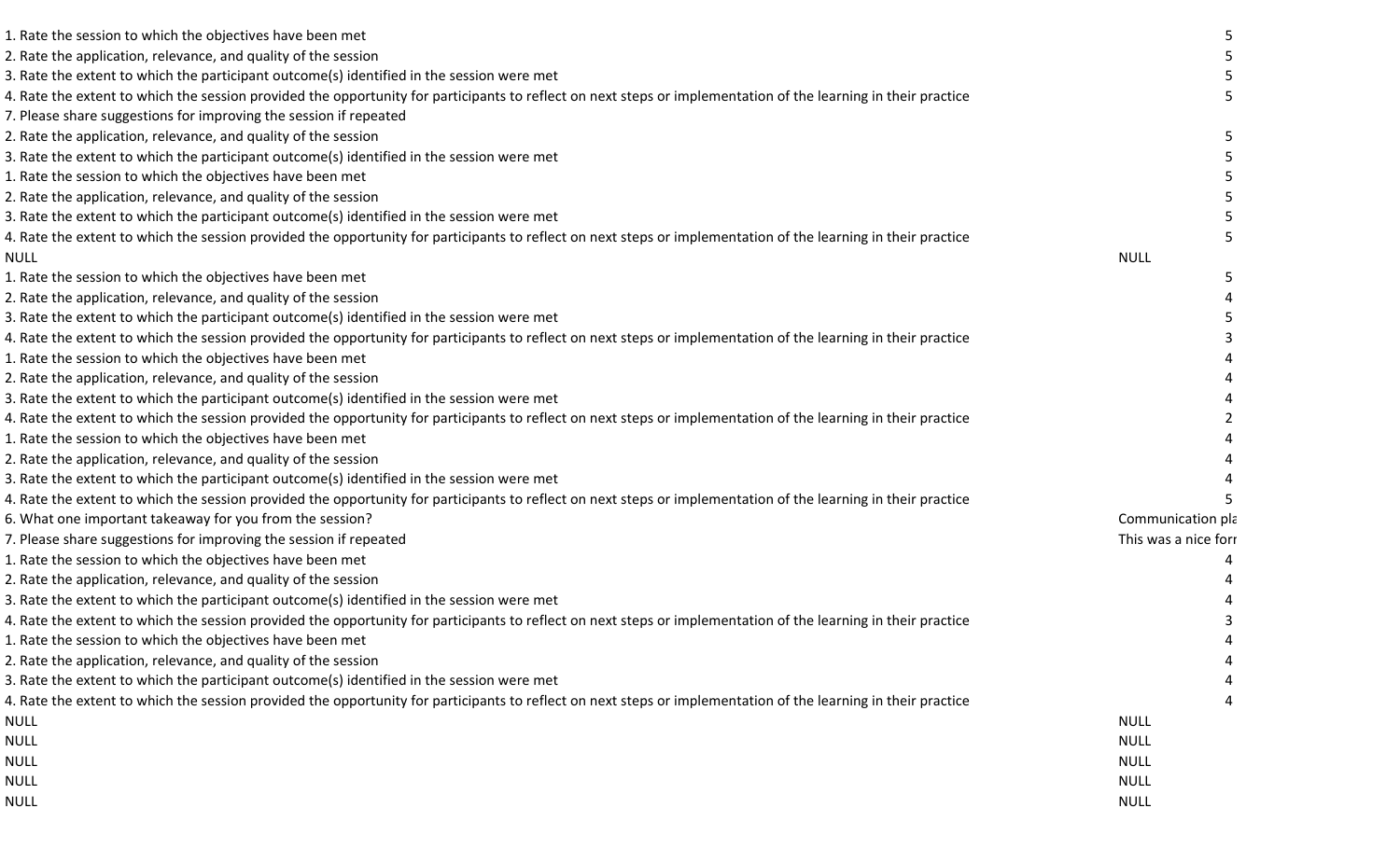NULL NULL 1. Rate the session to which the objectives have been met 2. Rate the application, relevance, and quality of the session 1. Rate the session to which the objectives have been met 2. Rate the application, relevance, and quality of the session 1. Rate the session to which the objectives have been met 2. Rate the application, relevance, and quality of the session 1. Rate the session to which the objectives have been met 2. Rate the application, relevance, and quality of the session 1. Rate the session to which the objectives have been met 2. Rate the application, relevance, and quality of the session 1. Rate the session to which the objectives have been met 2. Rate the application, relevance, and quality of the session 1. Rate the session to which the objectives have been met 2. Rate the application, relevance, and quality of the session 1. Rate the session to which the objectives have been met 2. Rate the application, relevance, and quality of the session 1. Rate the session to which the objectives have been met 2. Rate the application, relevance, and quality of the session 1. Rate the session to which the objectives have been met 2. Rate the application, relevance, and quality of the session NULL NULL NULL NULL NULL NULL NULL NULL NULL NULL NULL NULL NULL NULL NULL NULL NULL NULL 1. Rate the session to which the objectives have been met 2. Rate the application, relevance, and quality of the session 1. Rate the session to which the objectives have been met 2. Rate the application, relevance, and quality of the session 1. Rate the session to which the objectives have been met 2. Rate the application, relevance, and quality of the session 1. Rate the session to which the objectives have been met 2. Rate the application, relevance, and quality of the session 1. Rate the session to which the objectives have been met

4

2

5

4

4

3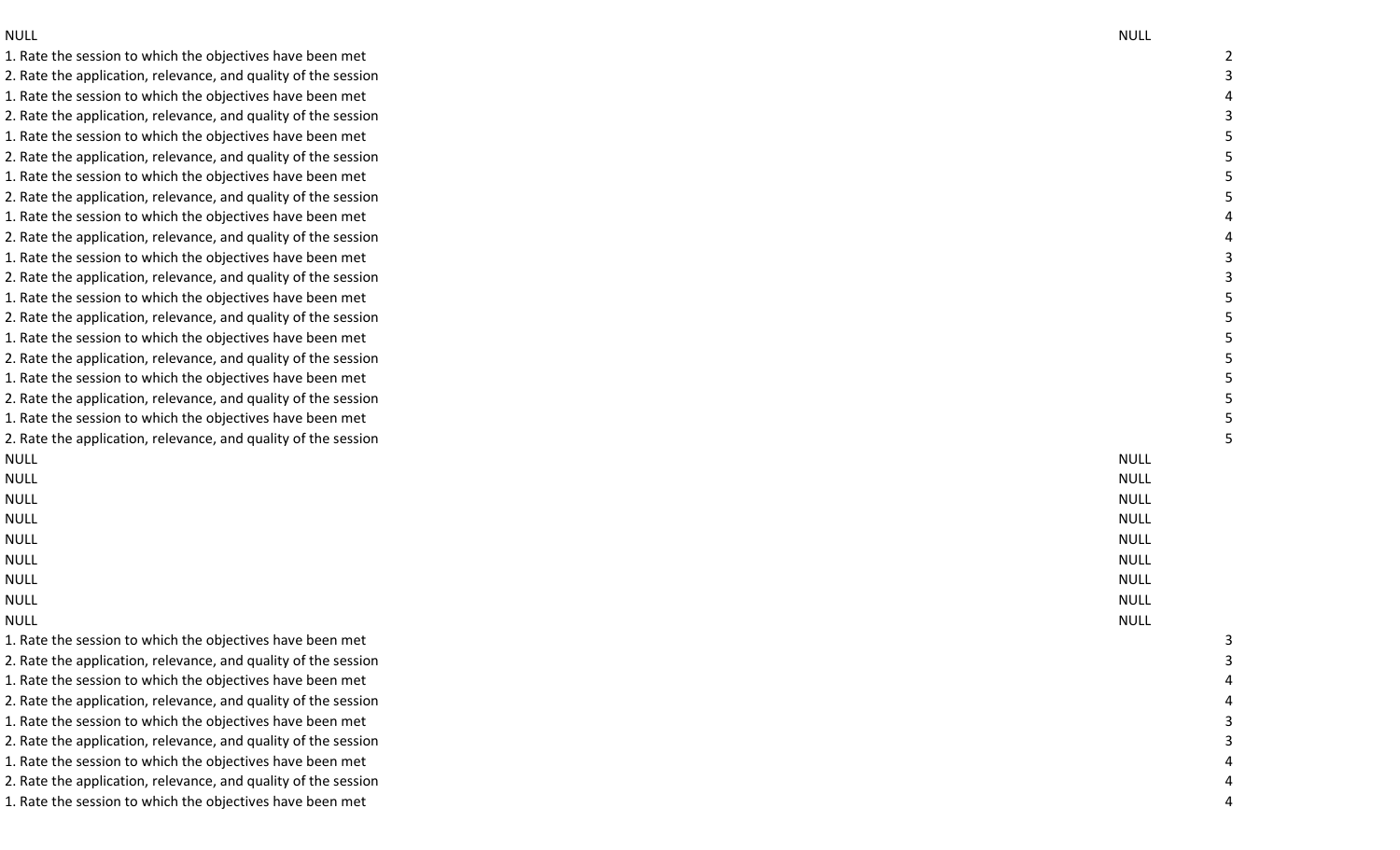| 2. Rate the application, relevance, and quality of the session                                                                                                 |                     |  |
|----------------------------------------------------------------------------------------------------------------------------------------------------------------|---------------------|--|
| 1. Rate the session to which the objectives have been met                                                                                                      |                     |  |
| 2. Rate the application, relevance, and quality of the session                                                                                                 |                     |  |
| 1. Rate the session to which the objectives have been met                                                                                                      |                     |  |
| 2. Rate the application, relevance, and quality of the session                                                                                                 |                     |  |
| 1. Rate the session to which the objectives have been met                                                                                                      |                     |  |
| 2. Rate the application, relevance, and quality of the session                                                                                                 |                     |  |
| 1. Rate the session to which the objectives have been met                                                                                                      |                     |  |
| 2. Rate the application, relevance, and quality of the session                                                                                                 |                     |  |
| 1. Rate the session to which the objectives have been met                                                                                                      |                     |  |
| <b>NULL</b>                                                                                                                                                    | <b>NULL</b>         |  |
| <b>NULL</b>                                                                                                                                                    | <b>NULL</b>         |  |
| <b>NULL</b>                                                                                                                                                    | <b>NULL</b>         |  |
| <b>NULL</b>                                                                                                                                                    | <b>NULL</b>         |  |
| <b>NULL</b>                                                                                                                                                    | <b>NULL</b>         |  |
| <b>NULL</b>                                                                                                                                                    | <b>NULL</b>         |  |
| <b>NULL</b>                                                                                                                                                    | <b>NULL</b>         |  |
| <b>NULL</b>                                                                                                                                                    | <b>NULL</b>         |  |
| <b>NULL</b>                                                                                                                                                    | <b>NULL</b>         |  |
| <b>NULL</b>                                                                                                                                                    | <b>NULL</b>         |  |
| <b>NULL</b>                                                                                                                                                    | <b>NULL</b>         |  |
| <b>NULL</b>                                                                                                                                                    | <b>NULL</b>         |  |
| <b>NULL</b>                                                                                                                                                    | <b>NULL</b>         |  |
| <b>NULL</b>                                                                                                                                                    | <b>NULL</b>         |  |
| <b>NULL</b>                                                                                                                                                    | <b>NULL</b>         |  |
| <b>NULL</b>                                                                                                                                                    | <b>NULL</b>         |  |
| <b>NULL</b>                                                                                                                                                    | <b>NULL</b>         |  |
| 1. Rate the session to which the objectives have been met                                                                                                      |                     |  |
| 2. Rate the application, relevance, and quality of the session                                                                                                 |                     |  |
| 3. Rate the extent to which the participant outcome(s) identified in the session were met                                                                      |                     |  |
| 4. Rate the extent to which the session provided the opportunity for participants to reflect on next steps or implementation of the learning in their practice |                     |  |
| 1. Rate the session to which the objectives have been met                                                                                                      |                     |  |
| 2. Rate the application, relevance, and quality of the session                                                                                                 |                     |  |
| 3. Rate the extent to which the participant outcome(s) identified in the session were met                                                                      |                     |  |
| 4. Rate the extent to which the session provided the opportunity for participants to reflect on next steps or implementation of the learning in their practice |                     |  |
| 6. What one important takeaway for you from the session?                                                                                                       | While we are apart  |  |
| 7. Please share suggestions for improving the session if repeated                                                                                              | Longer introduction |  |
| 1. Rate the session to which the objectives have been met                                                                                                      |                     |  |
| 2. Rate the application, relevance, and quality of the session                                                                                                 |                     |  |
|                                                                                                                                                                |                     |  |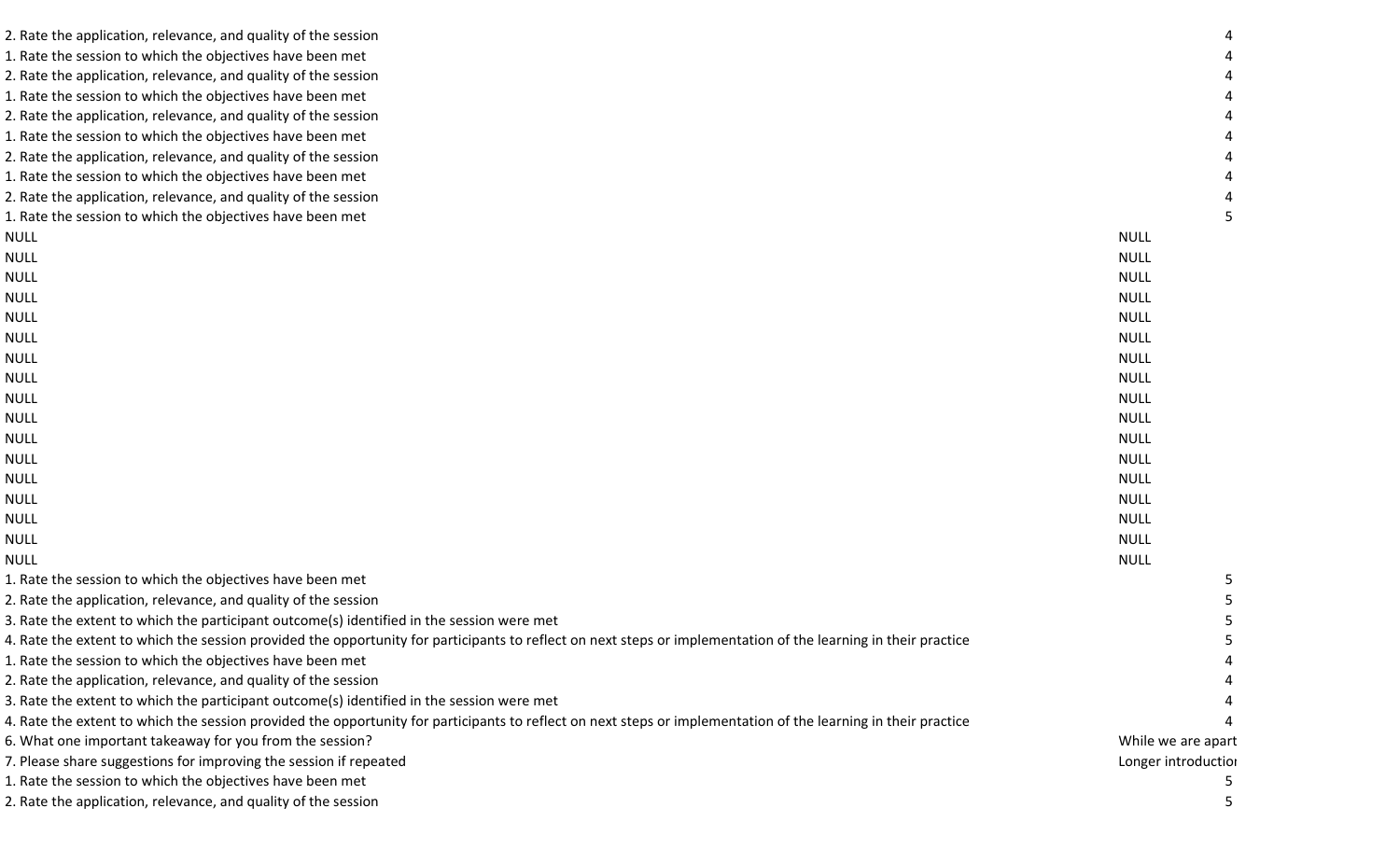| 3. Rate the extent to which the participant outcome(s) identified in the session were met                                                                      |                     |  |
|----------------------------------------------------------------------------------------------------------------------------------------------------------------|---------------------|--|
| 4. Rate the extent to which the session provided the opportunity for participants to reflect on next steps or implementation of the learning in their practice |                     |  |
| 7. Please share suggestions for improving the session if repeated                                                                                              | Access to the links |  |
| 1. Rate the session to which the objectives have been met                                                                                                      |                     |  |
| 2. Rate the application, relevance, and quality of the session                                                                                                 |                     |  |
| 1. Rate the session to which the objectives have been met                                                                                                      |                     |  |
| 2. Rate the application, relevance, and quality of the session                                                                                                 |                     |  |
| 3. Rate the extent to which the participant outcome(s) identified in the session were met                                                                      |                     |  |
| 4. Rate the extent to which the session provided the opportunity for participants to reflect on next steps or implementation of the learning in their practice |                     |  |
| 6. What one important takeaway for you from the session?                                                                                                       | The enormous gap    |  |
| 1. Rate the session to which the objectives have been met                                                                                                      |                     |  |
| 2. Rate the application, relevance, and quality of the session                                                                                                 |                     |  |
| 1. Rate the session to which the objectives have been met                                                                                                      |                     |  |
| 2. Rate the application, relevance, and quality of the session                                                                                                 |                     |  |
| 1. Rate the session to which the objectives have been met                                                                                                      |                     |  |
| 2. Rate the application, relevance, and quality of the session                                                                                                 |                     |  |
| 3. Rate the extent to which the participant outcome(s) identified in the session were met                                                                      |                     |  |
| 4. Rate the extent to which the session provided the opportunity for participants to reflect on next steps or implementation of the learning in their practice |                     |  |
| 1. Rate the session to which the objectives have been met                                                                                                      |                     |  |
| 2. Rate the application, relevance, and quality of the session                                                                                                 |                     |  |
| 3. Rate the extent to which the participant outcome(s) identified in the session were met                                                                      |                     |  |
| 4. Rate the extent to which the session provided the opportunity for participants to reflect on next steps or implementation of the learning in their practice |                     |  |
| 1. Rate the session to which the objectives have been met                                                                                                      |                     |  |
| 2. Rate the application, relevance, and quality of the session                                                                                                 |                     |  |
| 3. Rate the extent to which the participant outcome(s) identified in the session were met                                                                      |                     |  |
| 4. Rate the extent to which the session provided the opportunity for participants to reflect on next steps or implementation of the learning in their practice |                     |  |
| 1. Rate the session to which the objectives have been met                                                                                                      |                     |  |
| 2. Rate the application, relevance, and quality of the session                                                                                                 |                     |  |
| 3. Rate the extent to which the participant outcome(s) identified in the session were met                                                                      |                     |  |
| 4. Rate the extent to which the session provided the opportunity for participants to reflect on next steps or implementation of the learning in their practice |                     |  |
| L. Rate the session to which the objectives have been met                                                                                                      |                     |  |
| 2. Rate the application, relevance, and quality of the session                                                                                                 |                     |  |
| 3. Rate the extent to which the participant outcome(s) identified in the session were met                                                                      |                     |  |
| 4. Rate the extent to which the session provided the opportunity for participants to reflect on next steps or implementation of the learning in their practice |                     |  |
| NULL                                                                                                                                                           | <b>NULL</b>         |  |
| <b>NULL</b>                                                                                                                                                    | <b>NULL</b>         |  |
| <b>NULL</b>                                                                                                                                                    | <b>NULL</b>         |  |
| <b>NULL</b>                                                                                                                                                    | <b>NULL</b>         |  |
| <b>NULL</b>                                                                                                                                                    | <b>NULL</b>         |  |
|                                                                                                                                                                |                     |  |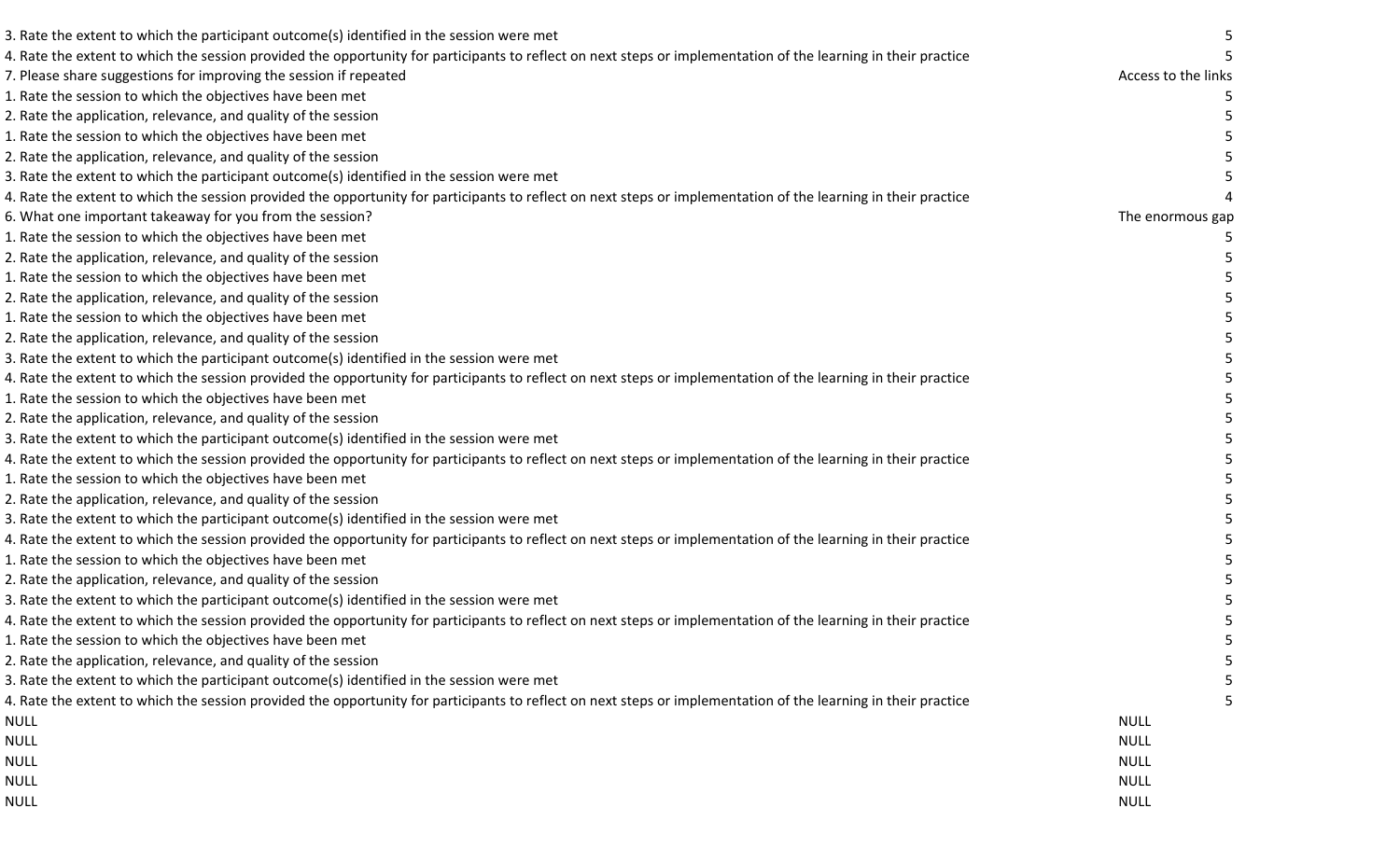| NULL                                                                                                                                                           | <b>NULL</b>        |
|----------------------------------------------------------------------------------------------------------------------------------------------------------------|--------------------|
| NULL                                                                                                                                                           | <b>NULL</b>        |
| 1. Rate the session to which the objectives have been met                                                                                                      |                    |
| 2. Rate the application, relevance, and quality of the session                                                                                                 |                    |
| 3. Rate the extent to which the participant outcome(s) identified in the session were met                                                                      |                    |
| 4. Rate the extent to which the session provided the opportunity for participants to reflect on next steps or implementation of the learning in their practice |                    |
| 1. Rate the session to which the objectives have been met                                                                                                      |                    |
| 2. Rate the application, relevance, and quality of the session                                                                                                 |                    |
| 3. Rate the extent to which the participant outcome(s) identified in the session were met                                                                      |                    |
| 4. Rate the extent to which the session provided the opportunity for participants to reflect on next steps or implementation of the learning in their practice |                    |
| NULL                                                                                                                                                           | <b>NULL</b>        |
| <b>NULL</b>                                                                                                                                                    | <b>NULL</b>        |
| 1. Rate the session to which the objectives have been met                                                                                                      |                    |
| 2. Rate the application, relevance, and quality of the session                                                                                                 |                    |
| 3. Rate the extent to which the participant outcome(s) identified in the session were met                                                                      |                    |
| 4. Rate the extent to which the session provided the opportunity for participants to reflect on next steps or implementation of the learning in their practice |                    |
| NULL                                                                                                                                                           | <b>NULL</b>        |
| <b>NULL</b>                                                                                                                                                    | <b>NULL</b>        |
| 1. Rate the session to which the objectives have been met                                                                                                      |                    |
| 2. Rate the application, relevance, and quality of the session                                                                                                 |                    |
| 1. Rate the session to which the objectives have been met                                                                                                      |                    |
| 2. Rate the application, relevance, and quality of the session                                                                                                 |                    |
| 3. Rate the extent to which the participant outcome(s) identified in the session were met                                                                      |                    |
| 4. Rate the extent to which the session provided the opportunity for participants to reflect on next steps or implementation of the learning in their practice |                    |
| 7. Please share suggestions for improving the session if repeated                                                                                              | After presenter me |
| <b>NULL</b>                                                                                                                                                    | <b>NULL</b>        |
| 1. Rate the session to which the objectives have been met                                                                                                      |                    |
| 2. Rate the application, relevance, and quality of the session                                                                                                 |                    |
| NULL                                                                                                                                                           | <b>NULL</b>        |
|                                                                                                                                                                | NULL.              |
| <b>NULL</b>                                                                                                                                                    | <b>NULL</b>        |
| <b>NULL</b>                                                                                                                                                    | <b>NULL</b>        |
| $\ensuremath{\mathsf{NULL}}$                                                                                                                                   | <b>NULL</b>        |
| <b>NULL</b>                                                                                                                                                    | <b>NULL</b>        |
| <b>NULL</b>                                                                                                                                                    | <b>NULL</b>        |
| NULL                                                                                                                                                           | <b>NULL</b>        |
| <b>NULL</b>                                                                                                                                                    | <b>NULL</b>        |
| $\ensuremath{\mathsf{NULL}}$                                                                                                                                   | <b>NULL</b>        |
| NULL                                                                                                                                                           | <b>NULL</b>        |
|                                                                                                                                                                |                    |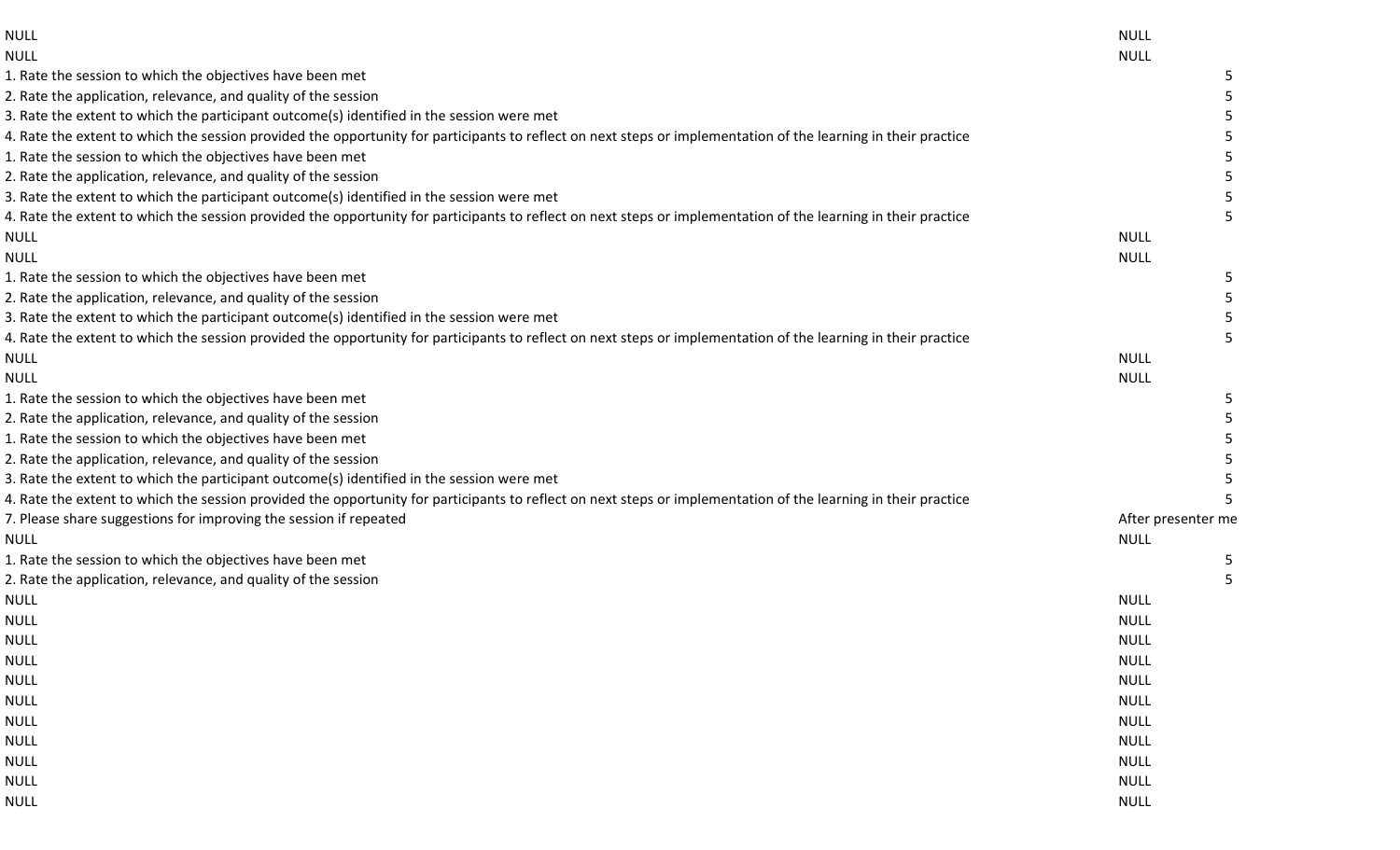| <b>NULL</b>                                                                                                                                                    | <b>NULL</b>           |  |
|----------------------------------------------------------------------------------------------------------------------------------------------------------------|-----------------------|--|
| <b>NULL</b>                                                                                                                                                    | <b>NULL</b>           |  |
| <b>NULL</b>                                                                                                                                                    | <b>NULL</b>           |  |
| <b>NULL</b>                                                                                                                                                    | <b>NULL</b>           |  |
| <b>NULL</b>                                                                                                                                                    | <b>NULL</b>           |  |
| <b>NULL</b>                                                                                                                                                    | <b>NULL</b>           |  |
| <b>NULL</b>                                                                                                                                                    | <b>NULL</b>           |  |
| <b>NULL</b>                                                                                                                                                    | <b>NULL</b>           |  |
| <b>NULL</b>                                                                                                                                                    | <b>NULL</b>           |  |
| <b>NULL</b>                                                                                                                                                    | <b>NULL</b>           |  |
| <b>NULL</b>                                                                                                                                                    | <b>NULL</b>           |  |
| <b>NULL</b>                                                                                                                                                    | <b>NULL</b>           |  |
| <b>NULL</b>                                                                                                                                                    | <b>NULL</b>           |  |
| <b>NULL</b>                                                                                                                                                    | <b>NULL</b>           |  |
| 1. Rate the session to which the objectives have been met                                                                                                      |                       |  |
| 2. Rate the application, relevance, and quality of the session                                                                                                 |                       |  |
| 3. Rate the extent to which the participant outcome(s) identified in the session were met                                                                      |                       |  |
| 4. Rate the extent to which the session provided the opportunity for participants to reflect on next steps or implementation of the learning in their practice |                       |  |
| 6. What one important takeaway for you from the session?                                                                                                       | All learning is socia |  |
| 1. Rate the session to which the objectives have been met                                                                                                      |                       |  |
| 2. Rate the application, relevance, and quality of the session                                                                                                 |                       |  |
| 3. Rate the extent to which the participant outcome(s) identified in the session were met                                                                      |                       |  |
| 4. Rate the extent to which the session provided the opportunity for participants to reflect on next steps or implementation of the learning in their practice |                       |  |
| 6. What one important takeaway for you from the session?                                                                                                       | Get started. Empha    |  |
| 1. Rate the session to which the objectives have been met                                                                                                      |                       |  |
| 2. Rate the application, relevance, and quality of the session                                                                                                 |                       |  |
| 3. Rate the extent to which the participant outcome(s) identified in the session were met                                                                      |                       |  |
| 4. Rate the extent to which the session provided the opportunity for participants to reflect on next steps or implementation of the learning in their practice |                       |  |
| <b>NULL</b>                                                                                                                                                    | <b>NULL</b>           |  |
| <b>NULL</b>                                                                                                                                                    | <b>NULL</b>           |  |
| 1. Rate the session to which the objectives have been met                                                                                                      |                       |  |
| 2. Rate the application, relevance, and quality of the session                                                                                                 |                       |  |
| 3. Rate the extent to which the participant outcome(s) identified in the session were met                                                                      |                       |  |
| 4. Rate the extent to which the session provided the opportunity for participants to reflect on next steps or implementation of the learning in their practice |                       |  |
| 1. Rate the session to which the objectives have been met                                                                                                      |                       |  |
| 2. Rate the application, relevance, and quality of the session                                                                                                 |                       |  |
| 3. Rate the extent to which the participant outcome(s) identified in the session were met                                                                      |                       |  |
| 4. Rate the extent to which the session provided the opportunity for participants to reflect on next steps or implementation of the learning in their practice |                       |  |
| NULL                                                                                                                                                           | <b>NULL</b>           |  |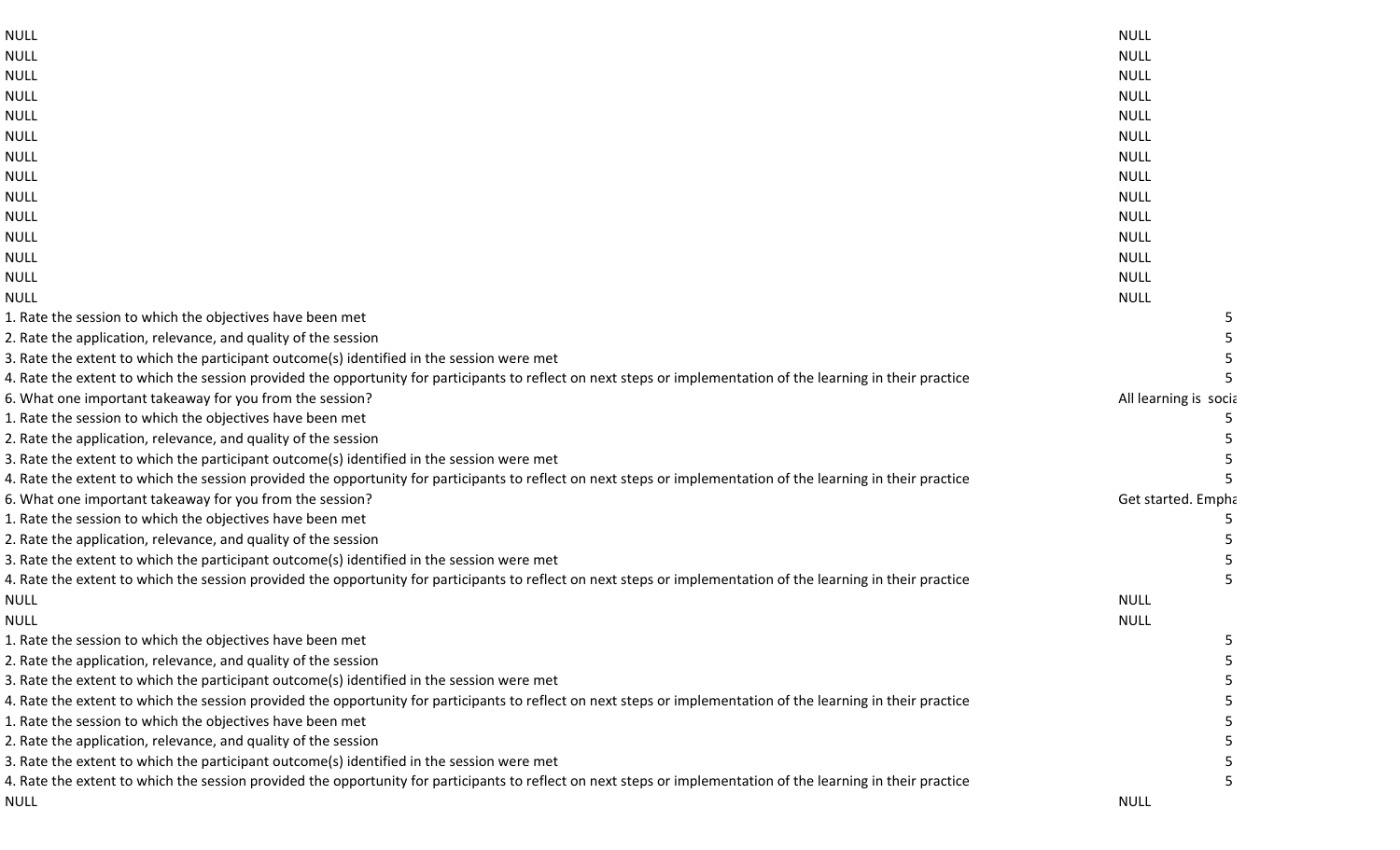| <b>NULL</b>                                                                                                                                                    | <b>NULL</b>         |
|----------------------------------------------------------------------------------------------------------------------------------------------------------------|---------------------|
| 1. Rate the session to which the objectives have been met                                                                                                      |                     |
| 2. Rate the application, relevance, and quality of the session                                                                                                 |                     |
| 1. Rate the session to which the objectives have been met                                                                                                      |                     |
| 2. Rate the application, relevance, and quality of the session                                                                                                 |                     |
| 1. Rate the session to which the objectives have been met                                                                                                      |                     |
| 2. Rate the application, relevance, and quality of the session                                                                                                 |                     |
| 3. Rate the extent to which the participant outcome(s) identified in the session were met                                                                      |                     |
| 4. Rate the extent to which the session provided the opportunity for participants to reflect on next steps or implementation of the learning in their practice |                     |
| 6. What one important takeaway for you from the session?                                                                                                       | Co-teaching allows  |
| 7. Please share suggestions for improving the session if repeated                                                                                              | n/a                 |
| 1. Rate the session to which the objectives have been met                                                                                                      |                     |
| 2. Rate the application, relevance, and quality of the session                                                                                                 |                     |
| 3. Rate the extent to which the participant outcome(s) identified in the session were met                                                                      |                     |
| 4. Rate the extent to which the session provided the opportunity for participants to reflect on next steps or implementation of the learning in their practice |                     |
| 6. What one important takeaway for you from the session?                                                                                                       | While we are apart  |
| 7. Please share suggestions for improving the session if repeated                                                                                              | n/a                 |
| L. Rate the session to which the objectives have been met                                                                                                      |                     |
| 2. Rate the application, relevance, and quality of the session                                                                                                 |                     |
| 3. Rate the extent to which the participant outcome(s) identified in the session were met                                                                      |                     |
| 4. Rate the extent to which the session provided the opportunity for participants to reflect on next steps or implementation of the learning in their practice |                     |
| 6. What one important takeaway for you from the session?                                                                                                       | The info around tra |
| 7. Please share suggestions for improving the session if repeated                                                                                              | n/a                 |
| 1. Rate the session to which the objectives have been met                                                                                                      |                     |
| 2. Rate the application, relevance, and quality of the session                                                                                                 |                     |
| 3. Rate the extent to which the participant outcome(s) identified in the session were met                                                                      |                     |
| 4. Rate the extent to which the session provided the opportunity for participants to reflect on next steps or implementation of the learning in their practice |                     |
| 6. What one important takeaway for you from the session?                                                                                                       | We need to unders   |
| 7. Please share suggestions for improving the session if repeated                                                                                              | n/a                 |
| L. Rate the session to which the objectives have been met                                                                                                      |                     |
| 2. Rate the application, relevance, and quality of the session                                                                                                 |                     |
| 3. Rate the extent to which the participant outcome(s) identified in the session were met                                                                      |                     |
| 4. Rate the extent to which the session provided the opportunity for participants to reflect on next steps or implementation of the learning in their practice |                     |
| 6. What one important takeaway for you from the session?                                                                                                       | Bring joy back into |
| 7. Please share suggestions for improving the session if repeated                                                                                              | n/a                 |
| 1. Rate the session to which the objectives have been met                                                                                                      |                     |
| 2. Rate the application, relevance, and quality of the session                                                                                                 |                     |
| 1. Rate the session to which the objectives have been met                                                                                                      |                     |
| 2. Rate the application, relevance, and quality of the session                                                                                                 |                     |
|                                                                                                                                                                |                     |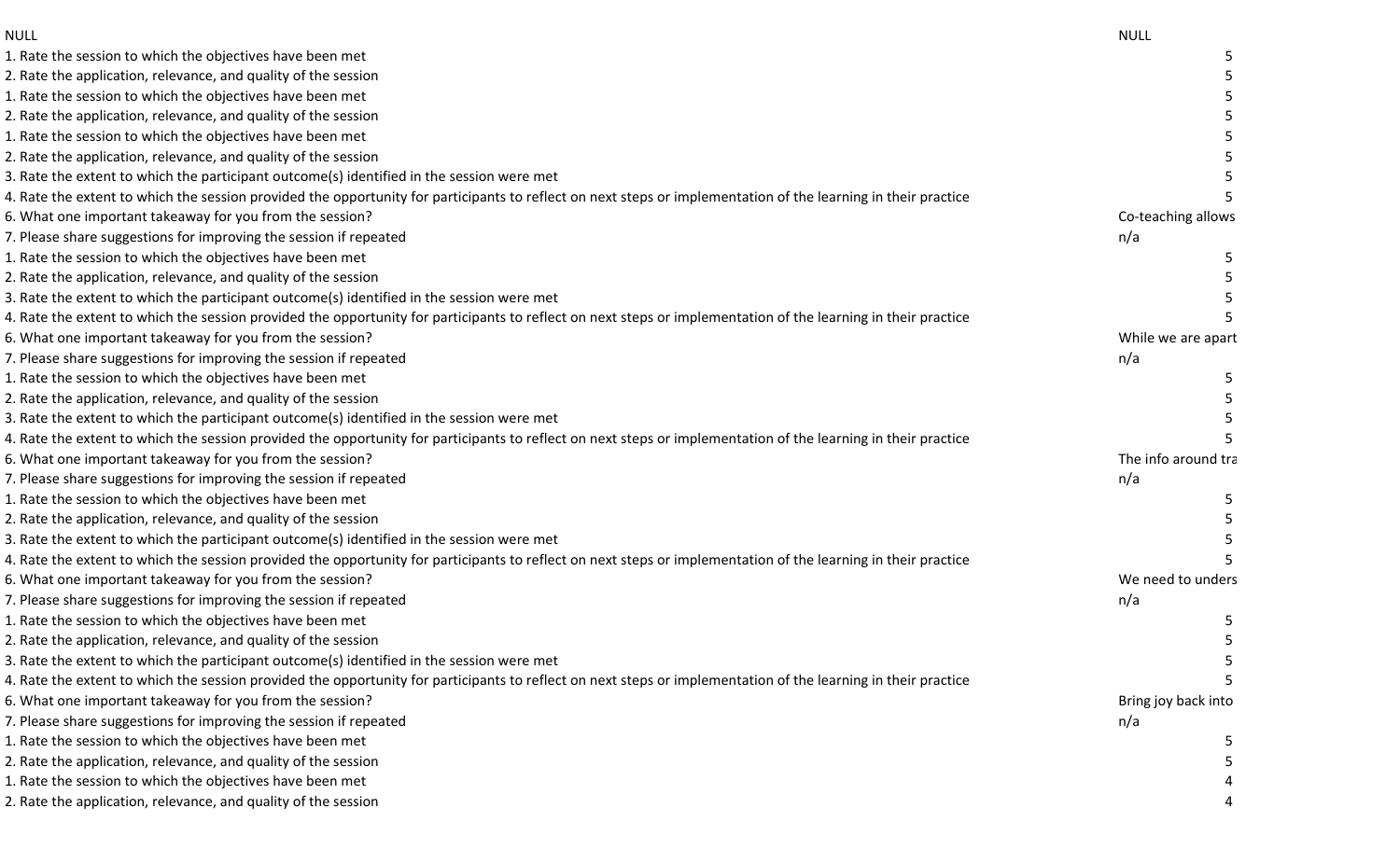| <b>NULL</b>                                                                                                                                                    | <b>NULL</b> |   |
|----------------------------------------------------------------------------------------------------------------------------------------------------------------|-------------|---|
| <b>NULL</b>                                                                                                                                                    | <b>NULL</b> |   |
| <b>NULL</b>                                                                                                                                                    | <b>NULL</b> |   |
| 1. Rate the session to which the objectives have been met                                                                                                      |             | 4 |
| <b>NULL</b>                                                                                                                                                    | <b>NULL</b> |   |
| <b>NULL</b>                                                                                                                                                    | <b>NULL</b> |   |
| <b>NULL</b>                                                                                                                                                    | <b>NULL</b> |   |
| 1. Rate the session to which the objectives have been met                                                                                                      |             | 5 |
| 2. Rate the application, relevance, and quality of the session                                                                                                 |             |   |
| 1. Rate the session to which the objectives have been met                                                                                                      |             |   |
| 2. Rate the application, relevance, and quality of the session                                                                                                 |             |   |
| 1. Rate the session to which the objectives have been met                                                                                                      |             |   |
| 2. Rate the application, relevance, and quality of the session                                                                                                 |             |   |
| 1. Rate the session to which the objectives have been met                                                                                                      |             |   |
| 2. Rate the application, relevance, and quality of the session                                                                                                 |             |   |
| 1. Rate the session to which the objectives have been met                                                                                                      |             |   |
| 2. Rate the application, relevance, and quality of the session                                                                                                 |             |   |
| <b>NULL</b>                                                                                                                                                    | <b>NULL</b> |   |
| 1. Rate the session to which the objectives have been met                                                                                                      |             | 5 |
| 2. Rate the application, relevance, and quality of the session                                                                                                 |             |   |
| 1. Rate the session to which the objectives have been met                                                                                                      |             |   |
| 2. Rate the application, relevance, and quality of the session                                                                                                 |             |   |
| <b>NULL</b>                                                                                                                                                    | <b>NULL</b> |   |
| 1. Rate the session to which the objectives have been met                                                                                                      |             |   |
| 2. Rate the application, relevance, and quality of the session                                                                                                 |             |   |
| <b>NULL</b>                                                                                                                                                    | <b>NULL</b> |   |
| <b>NULL</b>                                                                                                                                                    | <b>NULL</b> |   |
| <b>NULL</b>                                                                                                                                                    | <b>NULL</b> |   |
| 1. Rate the session to which the objectives have been met                                                                                                      |             | 5 |
| 2. Rate the application, relevance, and quality of the session                                                                                                 |             |   |
| 3. Rate the extent to which the participant outcome(s) identified in the session were met                                                                      |             |   |
| 4. Rate the extent to which the session provided the opportunity for participants to reflect on next steps or implementation of the learning in their practice |             | 5 |
| <b>NULL</b>                                                                                                                                                    | <b>NULL</b> |   |
| <b>NULL</b>                                                                                                                                                    | <b>NULL</b> |   |
| <b>NULL</b>                                                                                                                                                    | <b>NULL</b> |   |
| 1. Rate the session to which the objectives have been met                                                                                                      |             |   |
| 2. Rate the application, relevance, and quality of the session                                                                                                 |             |   |
| 3. Rate the extent to which the participant outcome(s) identified in the session were met                                                                      |             |   |
| 4. Rate the extent to which the session provided the opportunity for participants to reflect on next steps or implementation of the learning in their practice |             |   |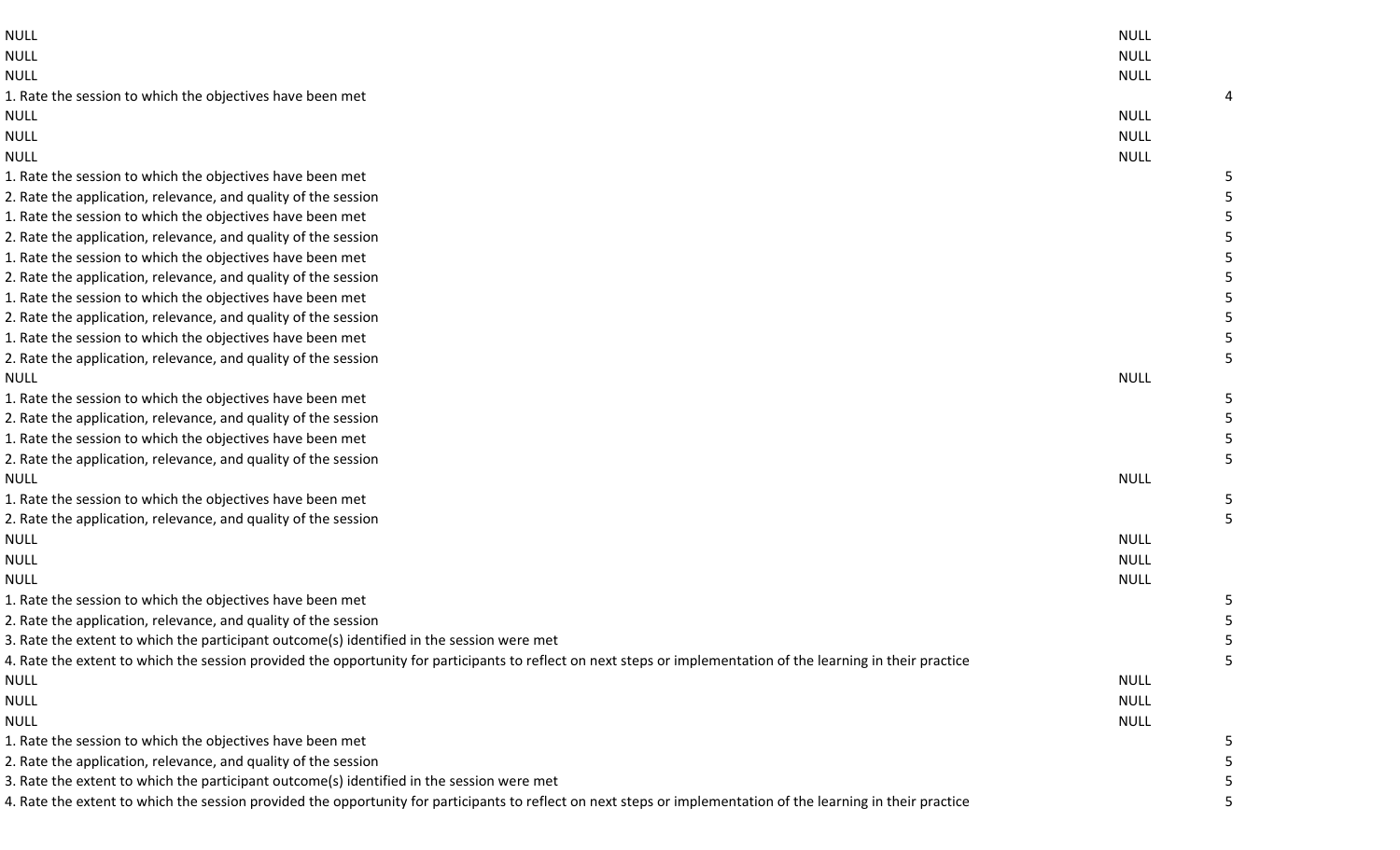| 1. Rate the session to which the objectives have been met                                                                                                      |                    |  |
|----------------------------------------------------------------------------------------------------------------------------------------------------------------|--------------------|--|
| 2. Rate the application, relevance, and quality of the session                                                                                                 |                    |  |
| 3. Rate the extent to which the participant outcome(s) identified in the session were met                                                                      |                    |  |
| 4. Rate the extent to which the session provided the opportunity for participants to reflect on next steps or implementation of the learning in their practice |                    |  |
| 1. Rate the session to which the objectives have been met                                                                                                      |                    |  |
| 2. Rate the application, relevance, and quality of the session                                                                                                 |                    |  |
| 1. Rate the session to which the objectives have been met                                                                                                      |                    |  |
| 2. Rate the application, relevance, and quality of the session                                                                                                 |                    |  |
| 1. Rate the session to which the objectives have been met                                                                                                      |                    |  |
| 2. Rate the application, relevance, and quality of the session                                                                                                 |                    |  |
| 1. Rate the session to which the objectives have been met                                                                                                      |                    |  |
| 2. Rate the application, relevance, and quality of the session                                                                                                 |                    |  |
| 1. Rate the session to which the objectives have been met                                                                                                      |                    |  |
| 2. Rate the application, relevance, and quality of the session                                                                                                 |                    |  |
| 1. Rate the session to which the objectives have been met                                                                                                      |                    |  |
| 2. Rate the application, relevance, and quality of the session                                                                                                 |                    |  |
| <b>NULL</b>                                                                                                                                                    | <b>NULL</b>        |  |
| 1. Rate the session to which the objectives have been met                                                                                                      |                    |  |
| 2. Rate the application, relevance, and quality of the session                                                                                                 |                    |  |
| 1. Rate the session to which the objectives have been met                                                                                                      |                    |  |
| 2. Rate the application, relevance, and quality of the session                                                                                                 |                    |  |
| 3. Rate the extent to which the participant outcome(s) identified in the session were met                                                                      |                    |  |
| 4. Rate the extent to which the session provided the opportunity for participants to reflect on next steps or implementation of the learning in their practice |                    |  |
| 1. Rate the session to which the objectives have been met                                                                                                      |                    |  |
| 2. Rate the application, relevance, and quality of the session                                                                                                 |                    |  |
| 3. Rate the extent to which the participant outcome(s) identified in the session were met                                                                      |                    |  |
| 4. Rate the extent to which the session provided the opportunity for participants to reflect on next steps or implementation of the learning in their practice |                    |  |
| 1. Rate the session to which the objectives have been met                                                                                                      |                    |  |
| 2. Rate the application, relevance, and quality of the session                                                                                                 |                    |  |
| 3. Rate the extent to which the participant outcome(s) identified in the session were met                                                                      |                    |  |
| 4. Rate the extent to which the session provided the opportunity for participants to reflect on next steps or implementation of the learning in their practice |                    |  |
| 6. What one important takeaway for you from the session?                                                                                                       | Co-teaching can be |  |
| 7. Please share suggestions for improving the session if repeated                                                                                              | No                 |  |
| 1. Rate the session to which the objectives have been met                                                                                                      |                    |  |
| 2. Rate the application, relevance, and quality of the session                                                                                                 |                    |  |
| 3. Rate the extent to which the participant outcome(s) identified in the session were met                                                                      |                    |  |
| 4. Rate the extent to which the session provided the opportunity for participants to reflect on next steps or implementation of the learning in their practice |                    |  |
| <b>NULL</b>                                                                                                                                                    | <b>NULL</b>        |  |
| <b>NULL</b>                                                                                                                                                    | <b>NULL</b>        |  |
|                                                                                                                                                                |                    |  |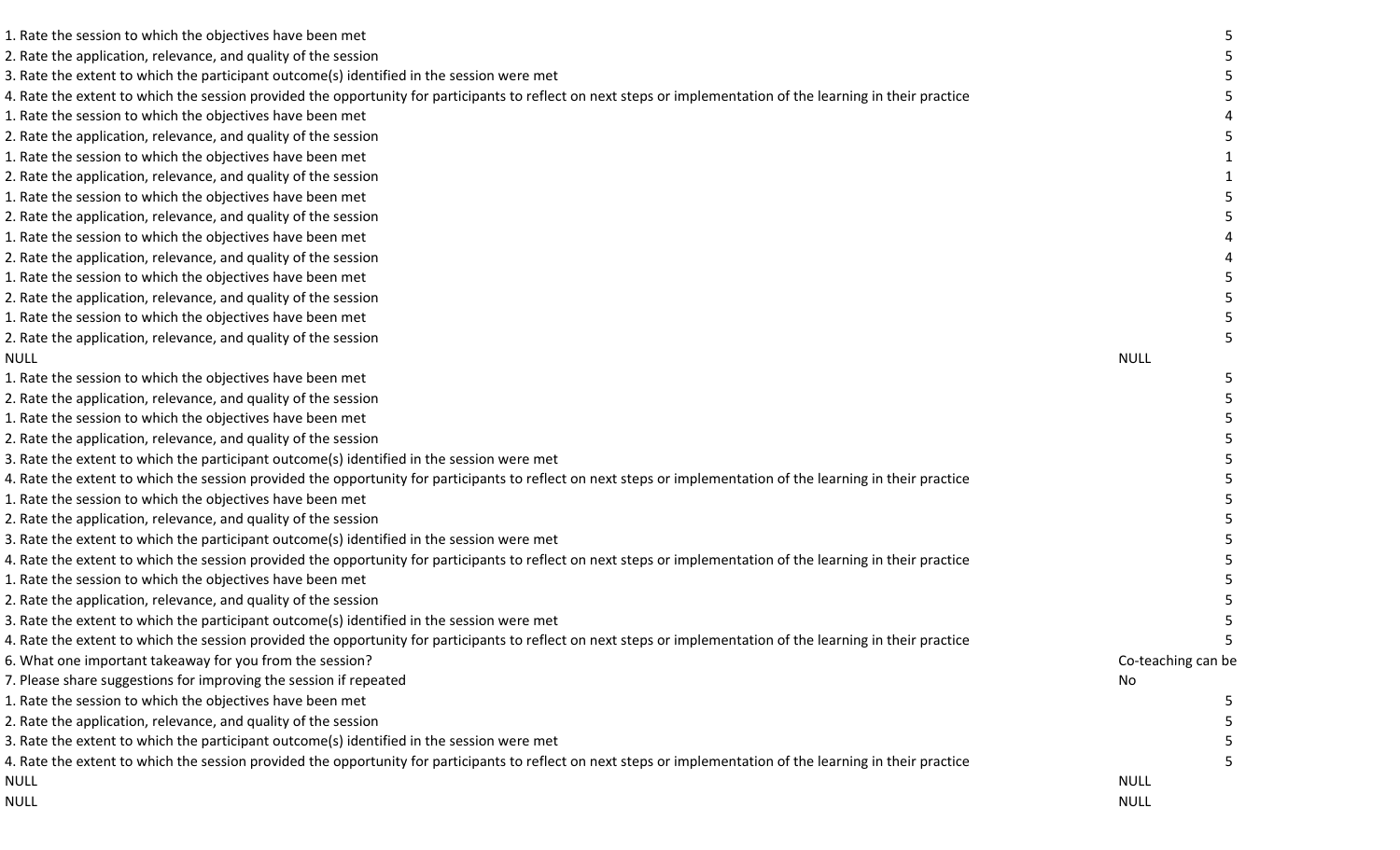| <b>NULL</b>                                                                                                                                                    | <b>NULL</b>          |
|----------------------------------------------------------------------------------------------------------------------------------------------------------------|----------------------|
| <b>NULL</b>                                                                                                                                                    | <b>NULL</b>          |
| <b>NULL</b>                                                                                                                                                    | <b>NULL</b>          |
| <b>NULL</b>                                                                                                                                                    | <b>NULL</b>          |
| 1. Rate the session to which the objectives have been met                                                                                                      |                      |
| 2. Rate the application, relevance, and quality of the session                                                                                                 |                      |
| 3. Rate the extent to which the participant outcome(s) identified in the session were met                                                                      |                      |
| 4. Rate the extent to which the session provided the opportunity for participants to reflect on next steps or implementation of the learning in their practice |                      |
| 6. What one important takeaway for you from the session?                                                                                                       | This type of decisio |
| 7. Please share suggestions for improving the session if repeated                                                                                              | My poor choice- Ju   |
| 1. Rate the session to which the objectives have been met                                                                                                      |                      |
| 2. Rate the application, relevance, and quality of the session                                                                                                 |                      |
| 3. Rate the extent to which the participant outcome(s) identified in the session were met                                                                      |                      |
| 4. Rate the extent to which the session provided the opportunity for participants to reflect on next steps or implementation of the learning in their practice |                      |
| 6. What one important takeaway for you from the session?                                                                                                       | We are all a mess a  |
| 7. Please share suggestions for improving the session if repeated                                                                                              | This was too down    |
| NULL                                                                                                                                                           | <b>NULL</b>          |
| <b>NULL</b>                                                                                                                                                    | <b>NULL</b>          |
| <b>NULL</b>                                                                                                                                                    | <b>NULL</b>          |
| 1. Rate the session to which the objectives have been met                                                                                                      |                      |
| 2. Rate the application, relevance, and quality of the session                                                                                                 |                      |
| 3. Rate the extent to which the participant outcome(s) identified in the session were met                                                                      |                      |
| 4. Rate the extent to which the session provided the opportunity for participants to reflect on next steps or implementation of the learning in their practice |                      |
| 1. Rate the session to which the objectives have been met                                                                                                      |                      |
| 2. Rate the application, relevance, and quality of the session                                                                                                 |                      |
| 3. Rate the extent to which the participant outcome(s) identified in the session were met                                                                      |                      |
| 4. Rate the extent to which the session provided the opportunity for participants to reflect on next steps or implementation of the learning in their practice |                      |
| 1. Rate the session to which the objectives have been met                                                                                                      |                      |
| 2. Rate the application, relevance, and quality of the session                                                                                                 |                      |
| 3. Rate the extent to which the participant outcome(s) identified in the session were met                                                                      |                      |
| 4. Rate the extent to which the session provided the opportunity for participants to reflect on next steps or implementation of the learning in their practice |                      |
| 7. Please share suggestions for improving the session if repeated                                                                                              | Relevant, practical  |
| 1. Rate the session to which the objectives have been met                                                                                                      |                      |
| 2. Rate the application, relevance, and quality of the session                                                                                                 |                      |
| 3. Rate the extent to which the participant outcome(s) identified in the session were met                                                                      |                      |
| 4. Rate the extent to which the session provided the opportunity for participants to reflect on next steps or implementation of the learning in their practice |                      |
| 1. Rate the session to which the objectives have been met                                                                                                      |                      |
| 2. Rate the application, relevance, and quality of the session                                                                                                 |                      |
| 3. Rate the extent to which the participant outcome(s) identified in the session were met                                                                      |                      |
|                                                                                                                                                                |                      |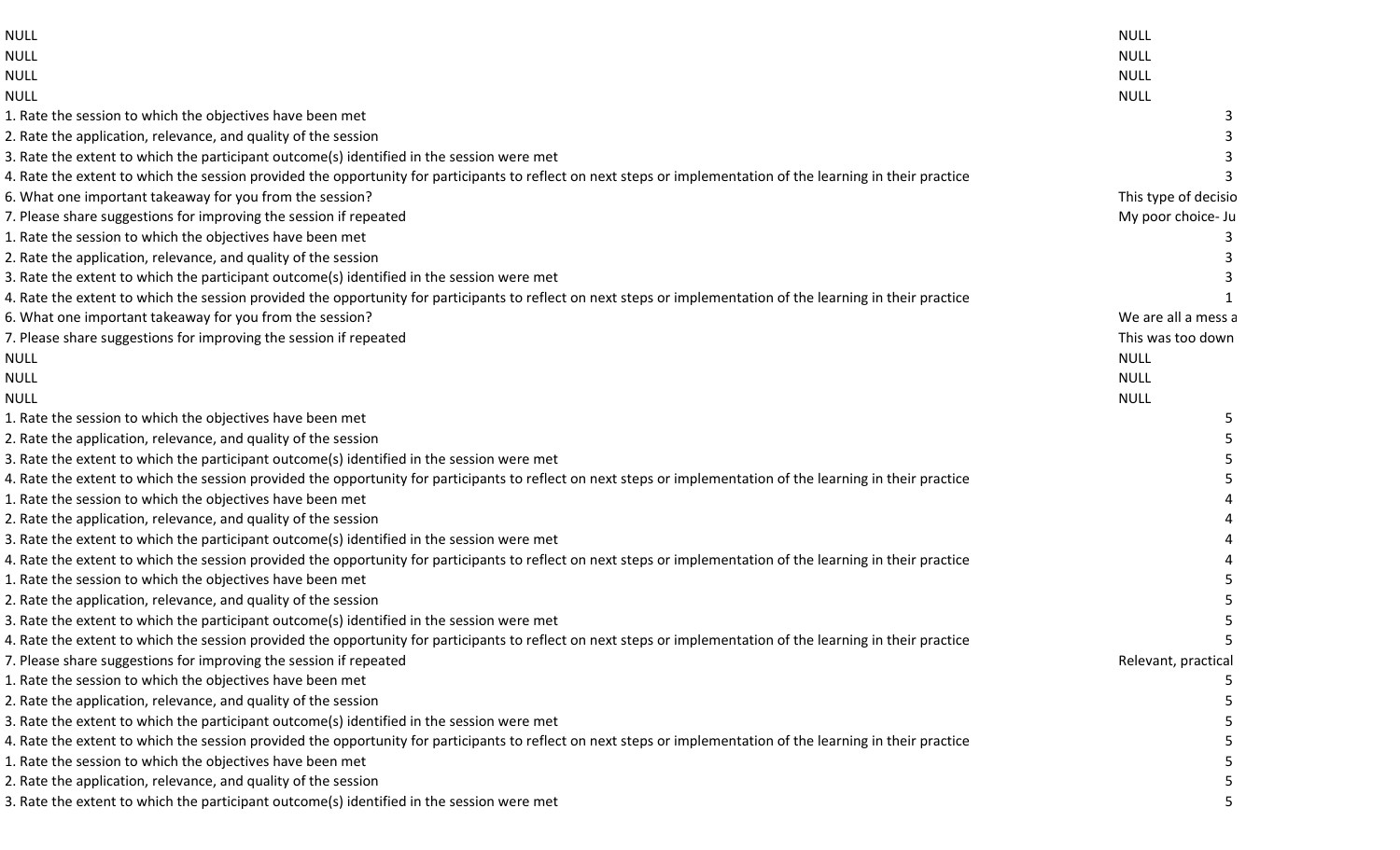| 4. Rate the extent to which the session provided the opportunity for participants to reflect on next steps or implementation of the learning in their practice |                     |  |
|----------------------------------------------------------------------------------------------------------------------------------------------------------------|---------------------|--|
| 1. Rate the session to which the objectives have been met                                                                                                      |                     |  |
| 2. Rate the application, relevance, and quality of the session                                                                                                 |                     |  |
| 3. Rate the extent to which the participant outcome(s) identified in the session were met                                                                      |                     |  |
| 4. Rate the extent to which the session provided the opportunity for participants to reflect on next steps or implementation of the learning in their practice |                     |  |
| 7. Please share suggestions for improving the session if repeated                                                                                              | The platform for th |  |
| <b>NULL</b>                                                                                                                                                    | <b>NULL</b>         |  |
| <b>NULL</b>                                                                                                                                                    | <b>NULL</b>         |  |
| <b>NULL</b>                                                                                                                                                    | <b>NULL</b>         |  |
| 1. Rate the session to which the objectives have been met                                                                                                      |                     |  |
| 2. Rate the application, relevance, and quality of the session                                                                                                 |                     |  |
| 3. Rate the extent to which the participant outcome(s) identified in the session were met                                                                      |                     |  |
| 4. Rate the extent to which the session provided the opportunity for participants to reflect on next steps or implementation of the learning in their practice |                     |  |
| <b>NULL</b>                                                                                                                                                    | <b>NULL</b>         |  |
| 1. Rate the session to which the objectives have been met                                                                                                      |                     |  |
| 2. Rate the application, relevance, and quality of the session                                                                                                 |                     |  |
| 3. Rate the extent to which the participant outcome(s) identified in the session were met                                                                      |                     |  |
| 4. Rate the extent to which the session provided the opportunity for participants to reflect on next steps or implementation of the learning in their practice |                     |  |
| 1. Rate the session to which the objectives have been met                                                                                                      |                     |  |
| 2. Rate the application, relevance, and quality of the session                                                                                                 |                     |  |
| 1. Rate the session to which the objectives have been met                                                                                                      |                     |  |
| 2. Rate the application, relevance, and quality of the session                                                                                                 |                     |  |
| 1. Rate the session to which the objectives have been met                                                                                                      |                     |  |
| 2. Rate the application, relevance, and quality of the session                                                                                                 |                     |  |
|                                                                                                                                                                |                     |  |
| 1. Rate the session to which the objectives have been met                                                                                                      |                     |  |
| 2. Rate the application, relevance, and quality of the session                                                                                                 |                     |  |
| <b>NULL</b>                                                                                                                                                    | <b>NULL</b>         |  |
| <b>NULL</b>                                                                                                                                                    | <b>NULL</b>         |  |
| <b>NULL</b>                                                                                                                                                    | <b>NULL</b>         |  |
| <b>NULL</b>                                                                                                                                                    | <b>NULL</b>         |  |
| <b>NULL</b>                                                                                                                                                    | <b>NULL</b>         |  |
| <b>NULL</b>                                                                                                                                                    | <b>NULL</b>         |  |
| 1. Rate the session to which the objectives have been met                                                                                                      |                     |  |
| 2. Rate the application, relevance, and quality of the session                                                                                                 |                     |  |
| <b>NULL</b>                                                                                                                                                    | <b>NULL</b>         |  |
| <b>NULL</b>                                                                                                                                                    | <b>NULL</b>         |  |
| 1. Rate the session to which the objectives have been met                                                                                                      |                     |  |
| 2. Rate the application, relevance, and quality of the session                                                                                                 |                     |  |
| 1. Rate the session to which the objectives have been met                                                                                                      |                     |  |
|                                                                                                                                                                |                     |  |